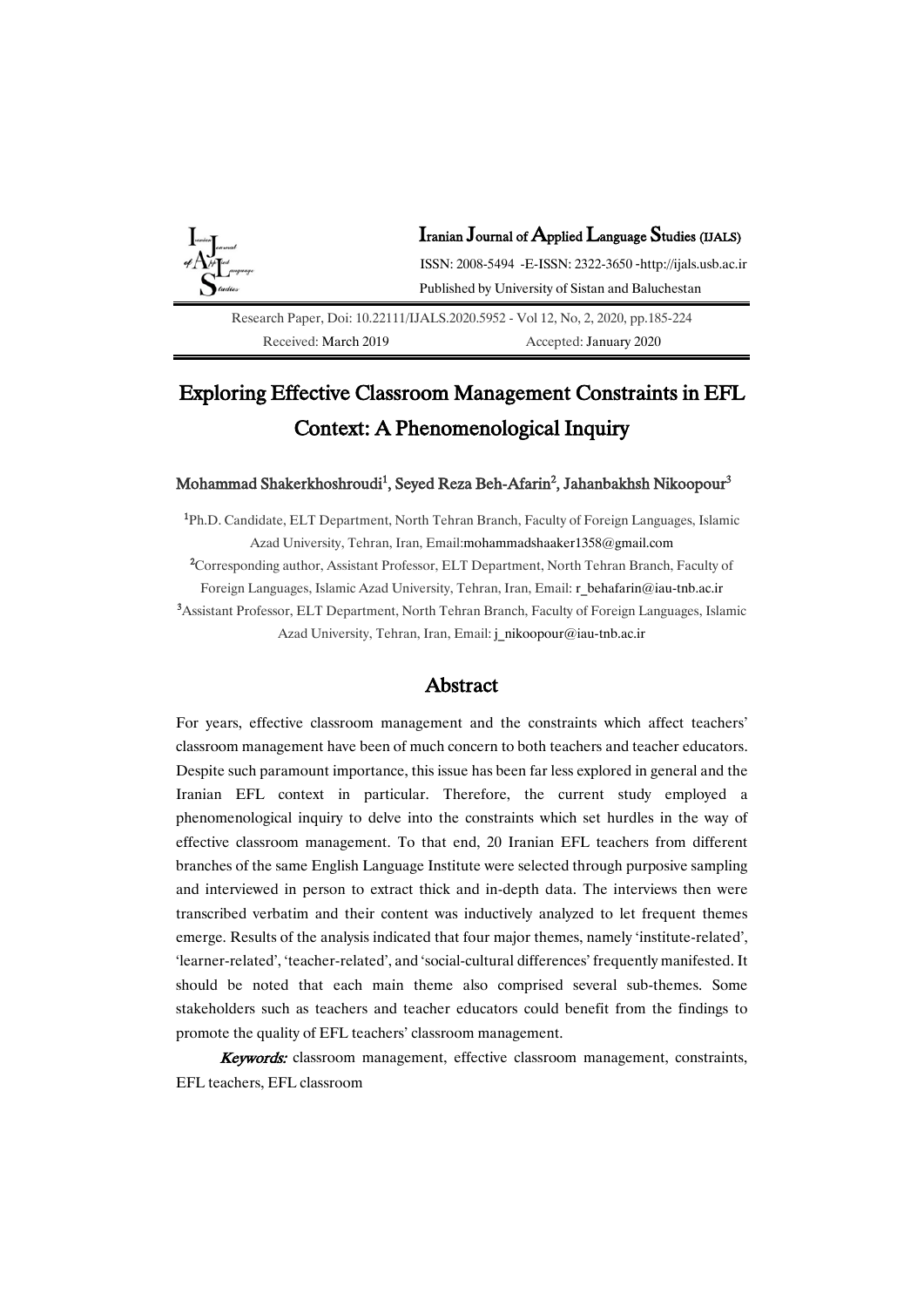# 1. Introduction

Classroom Management (CM) is one of the most cited factors in the teaching career. In order for schools to achieve their educational objectives, teachers need to play an undeniably critical role that could not be materialized in poorly managed classrooms (Jones & Jones, 2012; Marzano et al., 2003; Uysal et al., 2014). Classroom management obtains more prominence when it comes to language teaching classrooms since the subject and medium of instruction are the same. For this reason, English instructors might encounter some classroom management challenges that teachers for other majors might not happen to deal with (Linse & Nunan, 2005).

Effective teacher-student relationships are referred to as effective classroom management which is also known as the actions which are taken by the teachers to foster academic as well as the socio-emotional learning environment (Evertson & Weinstein, 2006). Therefore, teachers must develop supportive relationships among students and optimize students' access to learning. Besides, group management methods along with social skills and selfregulation should be promoted by the teachers to make pupils more responsible (Marzano et al., 2003). Similarly, Brophy (2006) emphasized that CM should establish a facilitative learning climate in which students are inspired to invest in their learning more eagerly. CM skills seem to be of higher priority and demand, especially for novice teachers as they are always stressed to function appropriately when it comes to administration, curriculum, and behavior problems (Stoughton, 2007; Bauman & Del Rio, 2006). That is why a plethora of studies have attempted to investigate the causes of classroom management constraints so as to provide teachers with workable suggestions and solutions to cope with such thorny issues (e.g., Guardino & Fullerton, 2010; Marzano et al., 2003; Osakwe, 2014; Salehizadeh et al., 2019).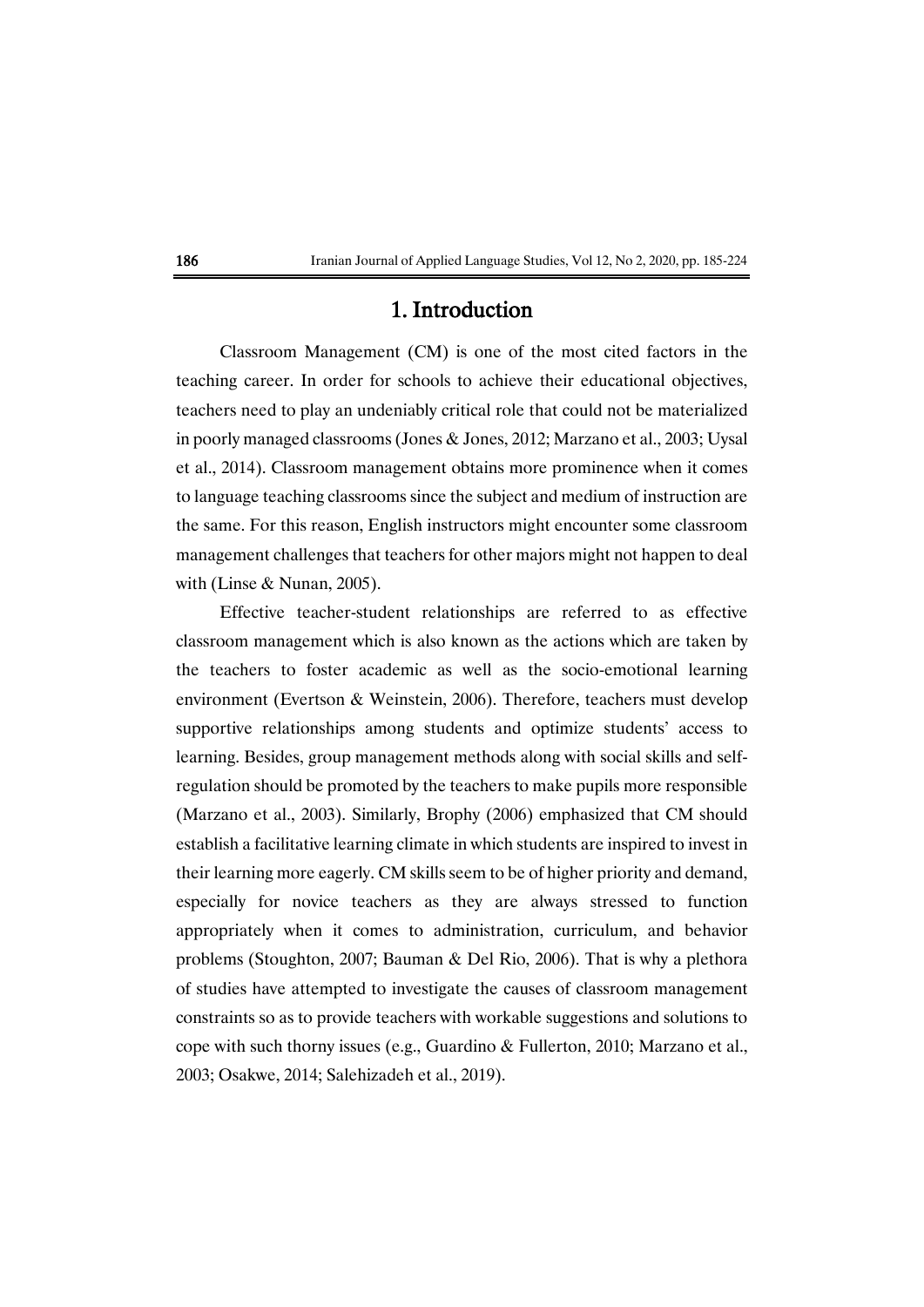Nevertheless, to the best knowledge of the researchers, the challenges and problematic issues, teachers' coping with the related problems, and the main factors leading to inappropriate CM have yet to be investigated in-depth. Moreover, the review of the related literature documented that almost all the studies were undertaken based on a quantitative approach which is limited because they do not capture the required intricacies and complexities of classroom management constraints which are heavily context-bound (Cohen et al., 2011). Given this, a research method, which falls within a naturalistic and interpretive paradigm, is required to accrue comprehensive and contextsensitive data from the teachers themselves. Hence, this study aims at exploring the main constraints, which hinder effective EFL teachers' CM from the teachers' eyes. To be more specific, the following question was raised:

What are the perceptions of EFL teachers about the EFL classroom constraints influencing their classroom management practice?

# 2. Review of Literature

The review of the related literature shows that the studies on classroom management can be elaborated from three perspectives: definition and theories of classroom management, characteristics of appropriate and effective classroom management, and constraints of effective classroom management.

# 2.1. Definition and Theories of CM

Classroom management has been defined as the teachers' ability to cooperatively manage time, space, resources, students' roles, and behaviors to provide a climate that encourages learning (Osakwe, 2014). In addition,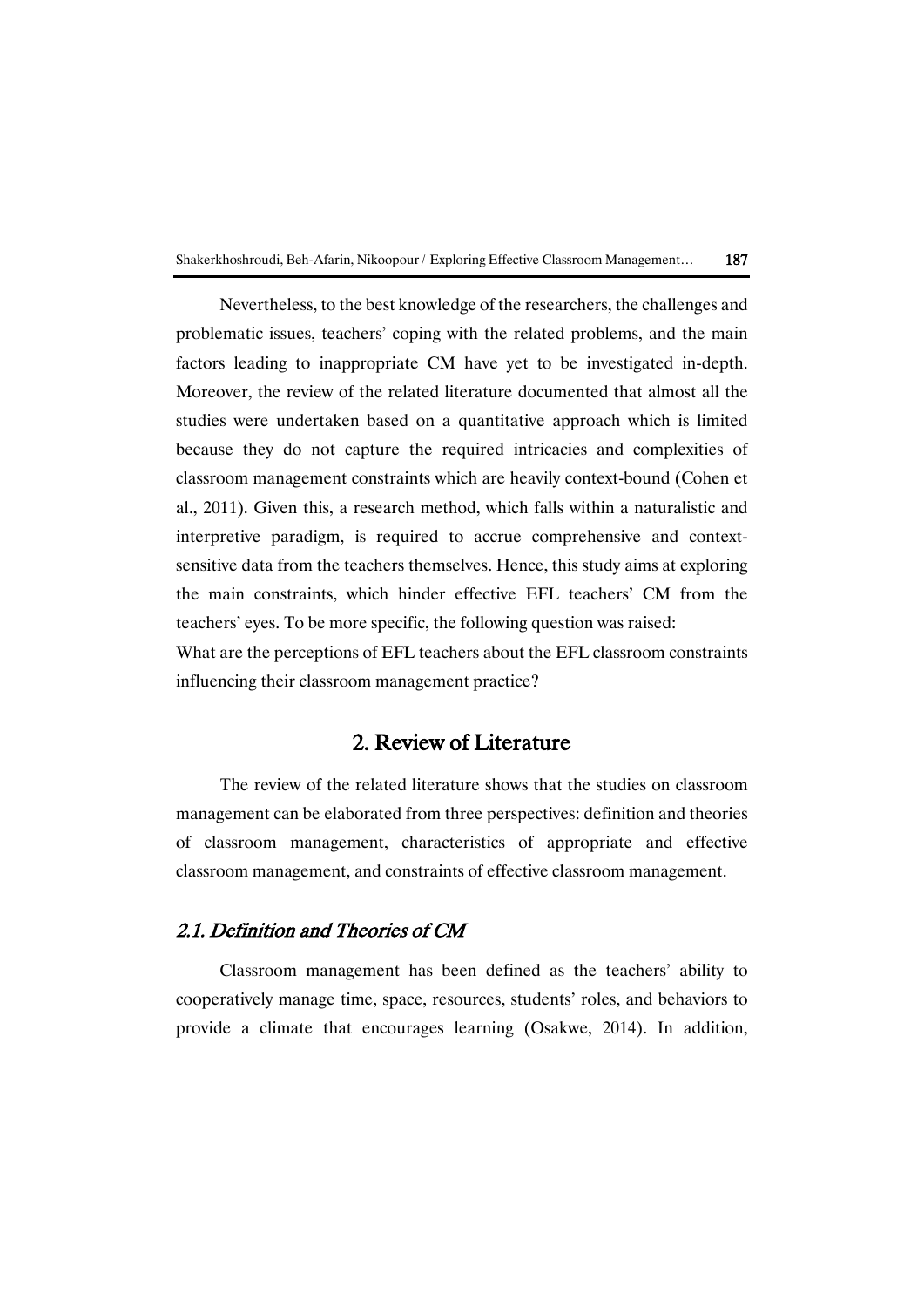procedures and routines that the teachers use to maintain the classroom quiet and smooth, to Brown (2007), are referred to as classroom management.

Rogers (2015) contended that teaching would be less stressful and demanding for those teachers with sound classroom skills who can fulfill the educational requirements of their pupils. Also, Mastrilli and Sardo-Brown (2002) highlighted discipline as the most stressing concern during their practices. However, classroom discipline reflects the strategies used by the teachers to deal with incorrect actions or behaviors conducted by the students. Likewise, Victor (2005) distinguished the two terms of discipline from management as the former being an instrument which shapes, corrects, and inspires proper behavior and the latter refers to effective strategies for reducing misbehavior in the classroom setting.

However, some others to play it safely try to use the two terms together without making a distinction between the two terms. In addition, others look at classroom management as incorporating classroom discipline (Kohut & Range, 1986; McCormack, 1994). The current trends in classroom management approaches fall into three categories which are interventionist, noninterventionist, and interactionalist (Wolfgang, 2005). In the interventionist model, teachers take disciplinary approach, and rules are made by them accordingly. Non-interventionists contend that the classroom issues must be managed before their occurrences. Moreover, Pupils are involved with their work and they are aware of what they are expected. Interactionalists, on the other hand, use a combination of interventionist and non-interventionist approaches. They allow teachers to make changes in their classrooms by determining how their students desire to be treated. Besides, interactionalists hold teachers and students responsible for classroom management.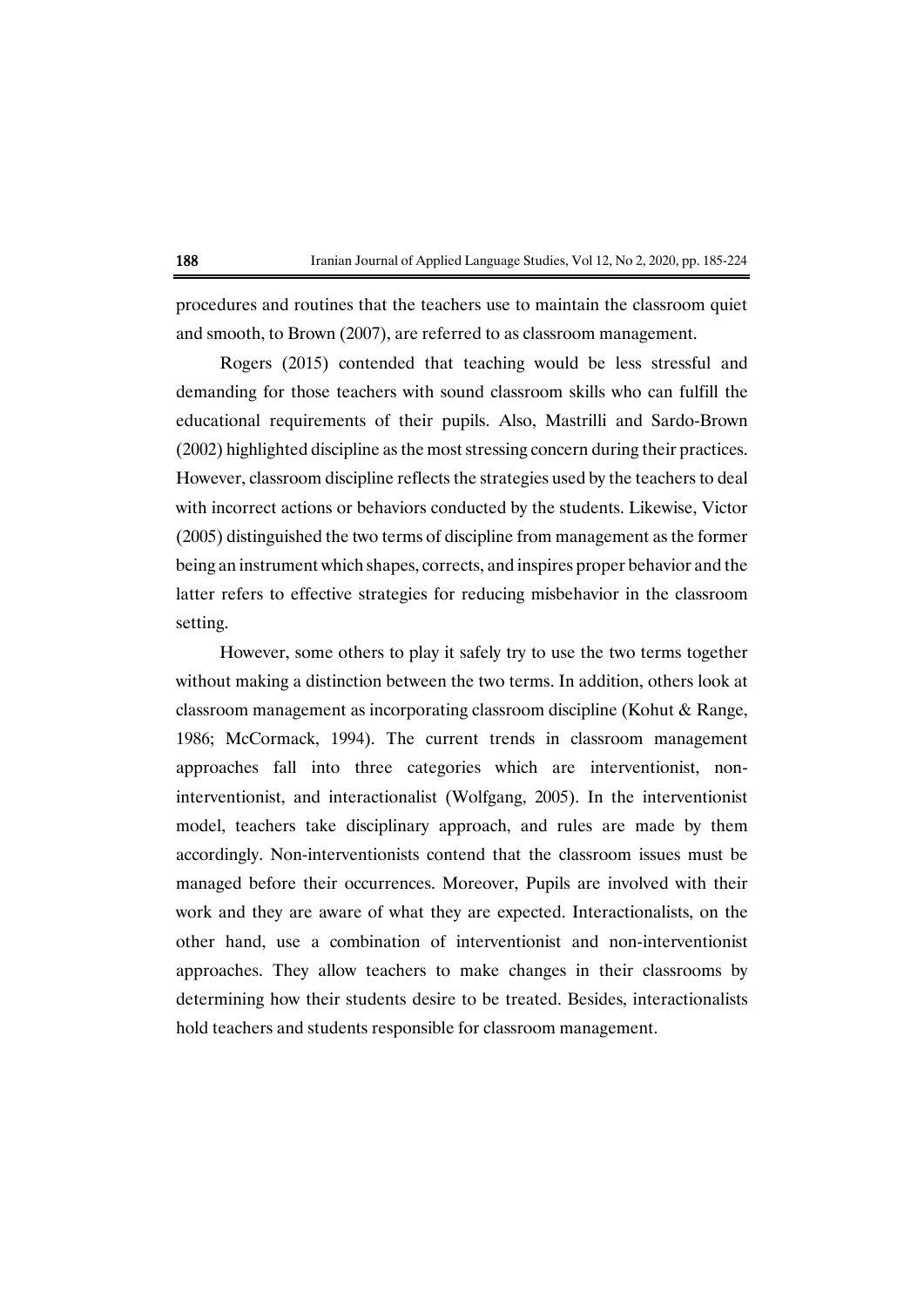

# 2.2. Effective CM

Effective classroom management is an integral factor that promotes a good teaching-learning environment and is concerned with the teachers' attitudes, skills, desires, a setting of expectations, and positive actions. In addition, a well-managed classroom should achieve a balance between consistent disciplines and praise (Lakshmi, 2010). According to Pianta (2006), in order to have an effective classroom management, something more than having an environment which results in successful teaching is required and it is essential to create an interaction between teachers and students. As Asiyai (2011) believes, a classroom in which communication takes place effectively, students are engaged constantly, and teachers ask questions regularly, is called an effectively managed classroom. Oliver et al. (2015), undertook another research on using a self-monitoring checklist by the teachers and tried to see if it helps them to maintain classroom management practices. They found that selfmonitoring checklist proved to be fruitful in the classroom. Similarly, Guardino and Fullerton (2010) found that through teachers' using effective CM skills pupils' classroom engagement increased, and accordingly their challenging behaviors reduced. More recently, Marashi and Assgar (2019) investigated EFL teachers' Effective CM and how it affects learners' anxiety and learning strategies. The findings revealed a significantly negative correlation between the two variables. That is those teachers who use more classroom management techniques their learners experience less anxiety. As a matter of fact, those learners learn the foreign language more enjoyably.

# 2.3. Constraints of CM

What enhances learning is the creation of a positive environment which in turn fosters class participation (Qinglan et al., 2010). However, a poorly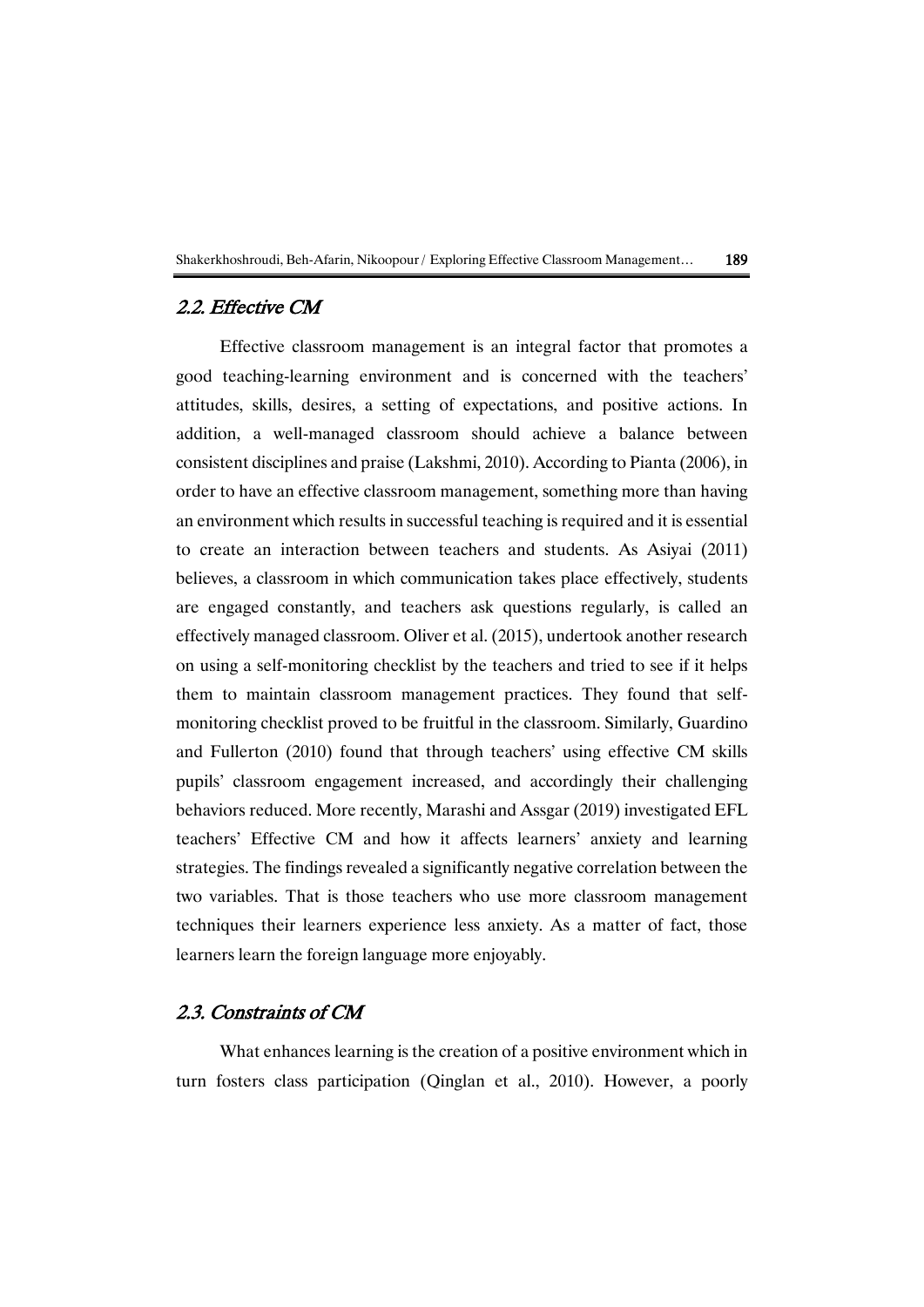managed classroom has a negative impact which results in CM problems (Kayıkçı, 2009). Instances of CM problems are personal ones such as family, home, and financial factors along with feelings of inadequacy. Similarly, time, students' demotivation, large-sized classroom, and socio-cultural differences among the students and teachers are inhibiting factors for effective classroom management. In another study, Salkovsky et al. (2015) have listed the most important inhibiting factors which keep teachers from practicing their effective CM strategies as personal pressure (too little energy available, work overload, and stress) and school-level unsupportiveness (from peers and school administration). Similarly, Dias-Lacy and Guirguis (2017) investigated the possible challenges new teachers are encountered with and the waysto cope with them. They also believed that what might trouble inexperienced teachers' work is the feeling of stress, not having proper assistance, and not being able to manage behavioral and academic-related issues. Recently, Debreli (2019) has found out that the use of L1 and mobile devices, asking irrelevant questions, talking too much and lack of interest in classroom participation are among the issues EFL teachers are challenged with. The strategies teachers followed to handle the mentioned misbehaviors were affective and body language was found to be useful.

Moreover, 300 Australian teachers were studied by Lewis and Burman (2008) to find out the constraining factors hindering teachers from practicing their best performances in the classroom. They found that excessive workload, classroom size and layout, and lack of support from the school administration were the most frequently reported CM constraints. Sezer (2017), also studied the novice teachers' perceptions of the most dominant disruptive behaviors in the classroom. Findings showed that, to novice teachers, chattering, distraction, engaging with mobile phones, chewing gum, abusing classmates, and disrupting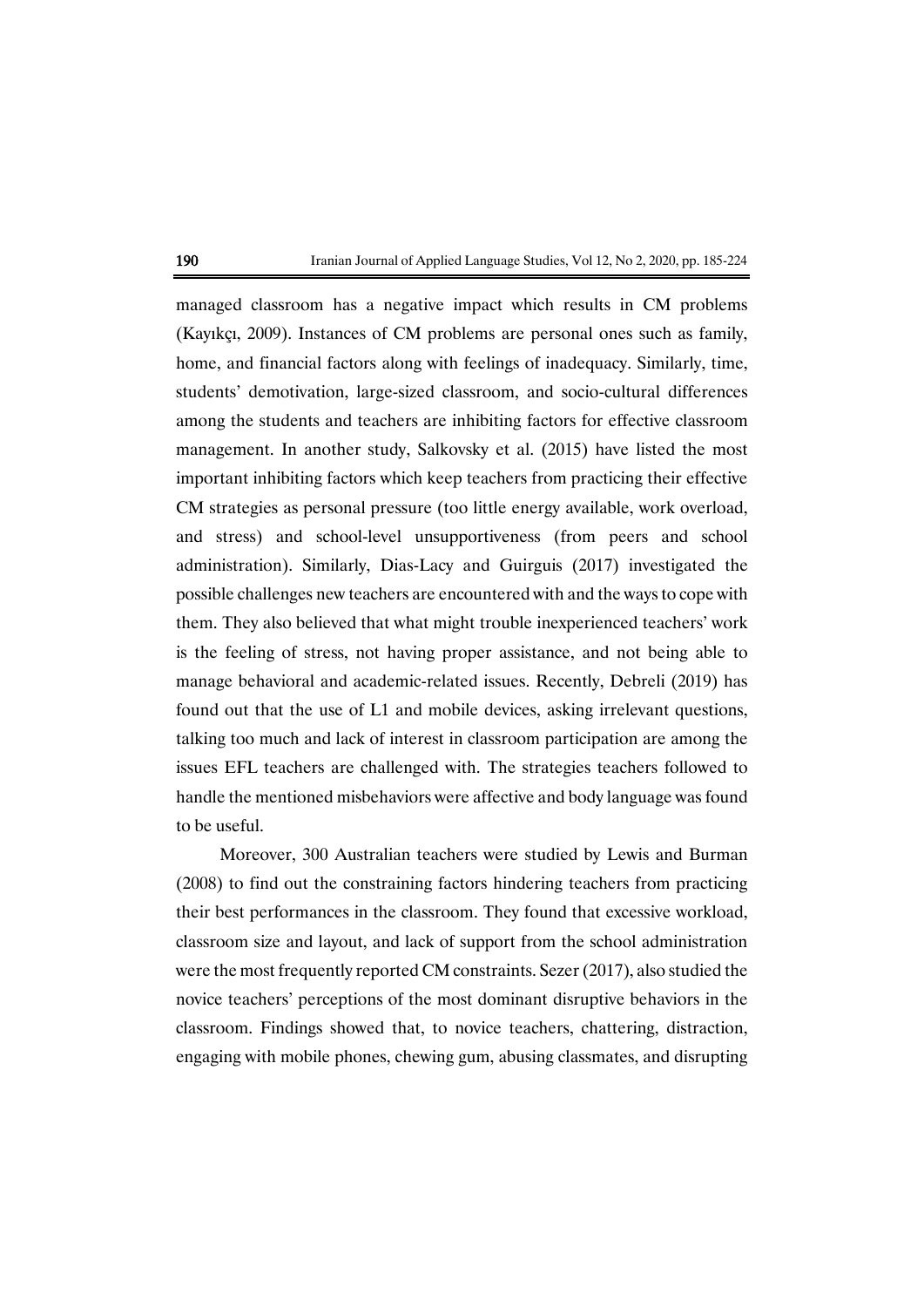the class were the main classroom management problems. Furthermore, Kapur (2018) studied the effects of classroom management on students' behavior and the results showed that academic performance, effective communication, responsibility and duty, leadership skills, elimination of negative feelings, managerial functions, eradication of violence, and promotion of ethics and standards, and formulation of rules and policies were the main coping strategies for solving classroom management problems.

# 3. Method

In the current study, a phenomenological inquiry was employed to delve into the constraints keeping EFL teachers from implementing their effective CM. A phenomenology inquiry "is an attempt to deal with inner experiences unproved in everyday life" (Merriam & Tisdell, p. 7). It is conceived as a qualitative research approach in which a lived experience of a phenomenon for different individuals is delineated and interpreted in the most direct manner without being colored or influenced by pre-defined frameworks of knowledge or wisdom. In the current study, constraints of effective CM are construed as the target phenomenon. It should be underscored that describing the commonalities of a lived experience is the prime purpose of a phenomenological study (Creswell, 2013; Moustakas, 1994). The reason why this method was adopted by the researchers is to identify the meaning behind the human experience as it is related to a phenomenon or notable collective occurrence (Creswell, 2009).

# 3.1. Sampling and Participants

This study was conducted in the EFL context of Iran where English is rarely used as a medium of genuine communication beyond the borders of the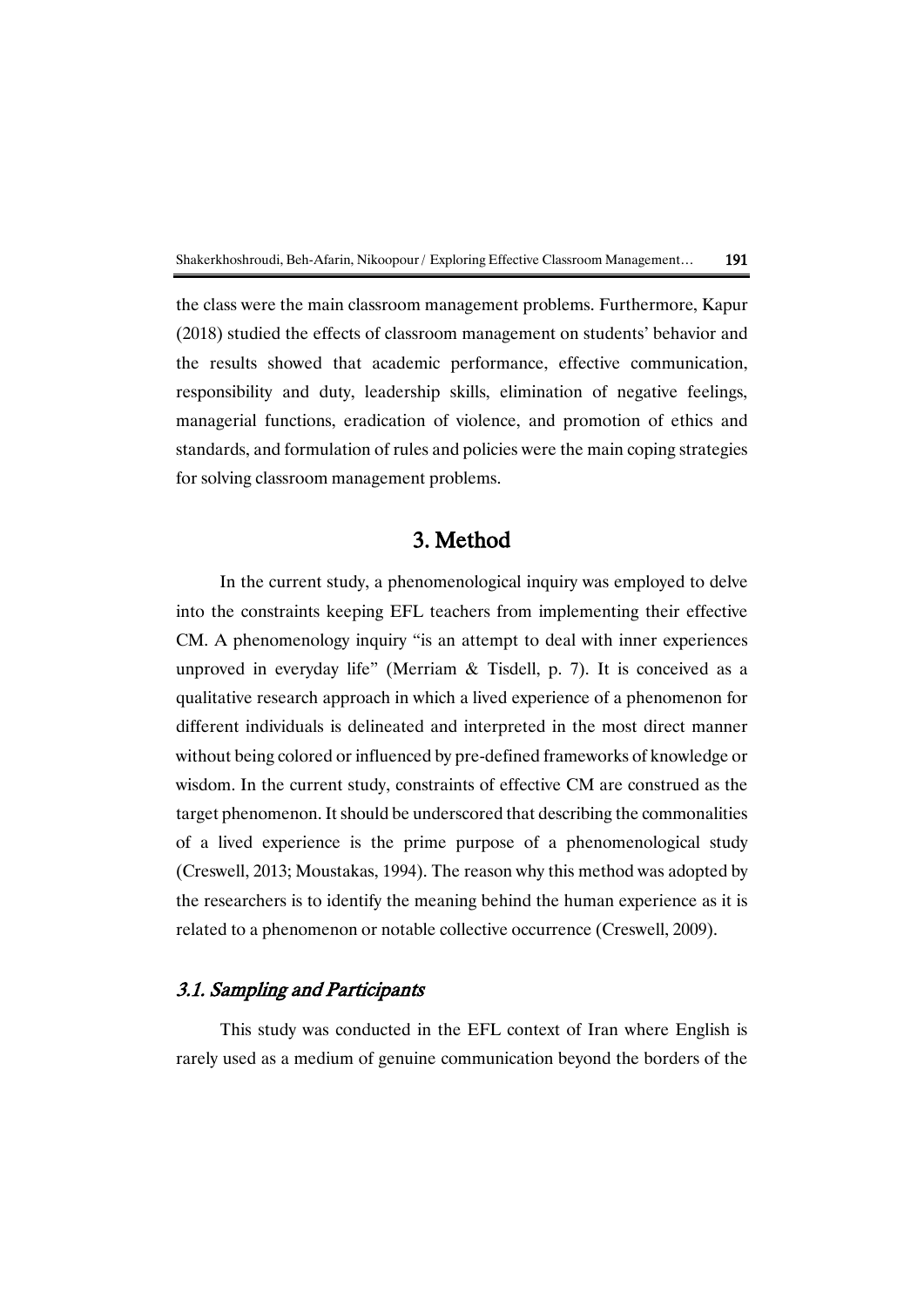

classroom no matter if it is taught in public or private sectors (Miri et al., 2017). EFL teachers who were invited to participate in this study were chosen among those working in the private sector. To select them, purposive sampling was used since it could assist the researchers to have a homogenous sample of participants who possessed the first-hand experience of the target phenomenon (Creswell, 2013).

In fact, the participants were all selected from different branches of the same language institute in the capital city of Iran, Tehran, to neutralize or lessen the effects of some intervening factors such as the context of teaching and textbooks on CM. After obtaining the written consent, a pseudonym was assigned to each participant to ensure the confidentiality of the data and stimulate the participants to express their opinions more freely. It should be mentioned that the process of the data collection was not curbed until the data saturation occurred and not new information was revealed by the participants. More precisely, having interviewed 20 of the participants, the saturation happened. The demographic characteristics of the participants are presented in Table 1.

### Table 1

| Variable            |                               | N  |
|---------------------|-------------------------------|----|
| Certification       | BA (Bachelor of Arts) of TEFL | 8  |
|                     | MA (Masters of Arts) of TEFL  | 12 |
| Gender              | Male                          | 9  |
|                     | Female                        | 11 |
|                     | $5-10$                        | 8  |
| Teaching experience | $10 - 15$                     | 7  |
|                     | $15 - 20$                     | 5  |
|                     | $25 - 30$                     | 6  |
| Age                 | 31-35                         | 7  |
|                     | $36-40$                       |    |

Demographic Characteristics of Participants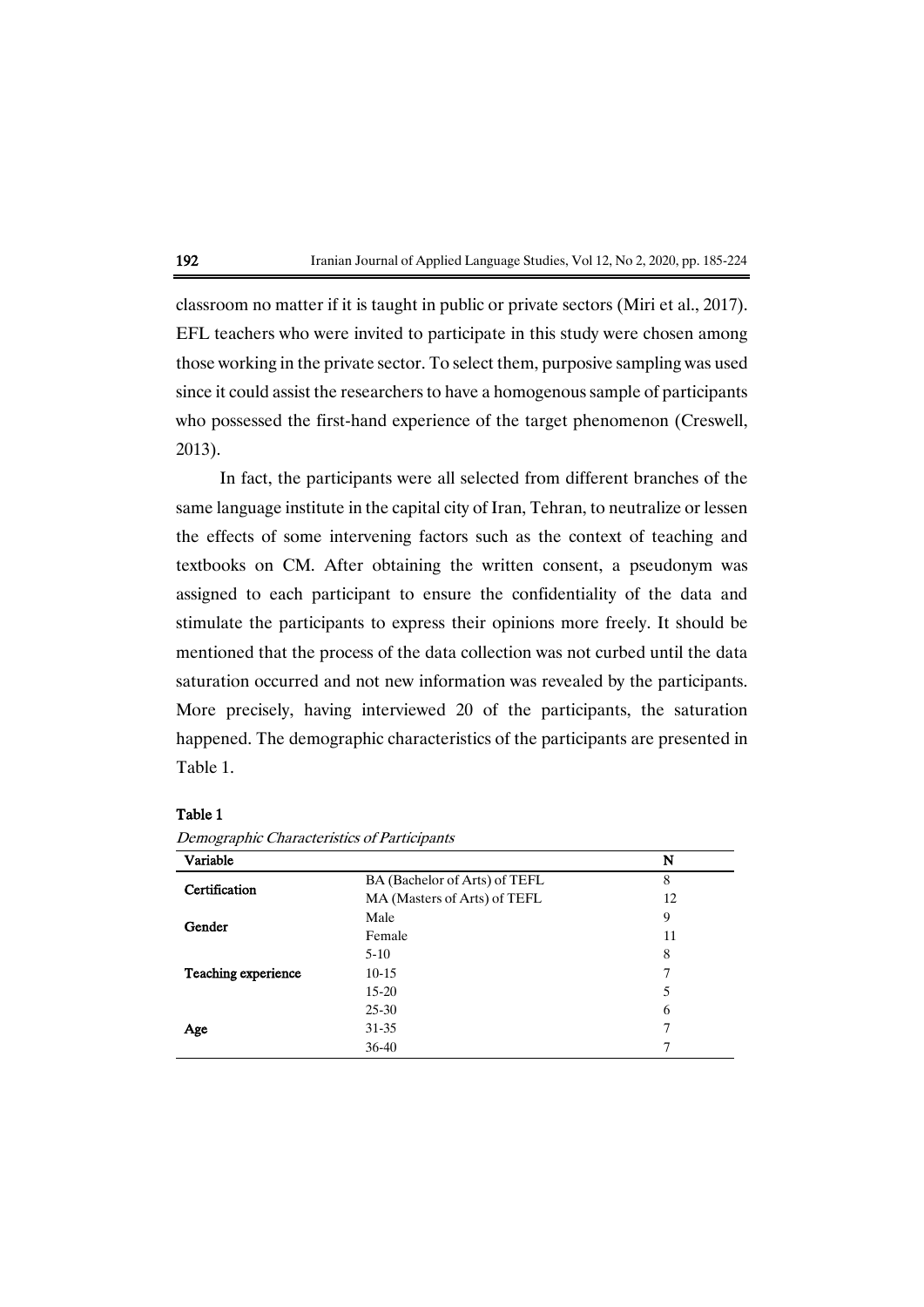Shakerkhoshroudi, Beh-Afarin, Nikoopour / Exploring Effective Classroom Management... 193

### Table 2

Demographic Characteristics of Participants

| Variable            |                               | N  |
|---------------------|-------------------------------|----|
| Certification       | BA (Bachelor of Arts) of TEFL | 8  |
|                     | MA (Masters of Arts) of TEFL  | 12 |
| Gender              | Male                          | 9  |
|                     | Female                        | 11 |
|                     | $5 - 10$                      | 8  |
| Teaching experience | $10 - 15$                     | 7  |
|                     | $15 - 20$                     | 5  |
|                     | $25 - 30$                     | 6  |
| Age                 | $31 - 35$                     | 7  |
|                     | $36-40$                       |    |

# 3.2. Data Collection Procedure

To develop a semi-structured interview checklist, the ensuing steps were undertaken. Initially, the researchers perused the related literature on classroom management extensively and extracted major themes. Then they read them several times and condensed them into some items. Afterward, the items were refined and trimmed by the researchers in terms of content and language so as to capture various aspects of CM. Following this, the initial draft of the checklist was given to a panel of five experts in the field of TEFL to be examined in terms of both content and language. Subsequently, their comments and suggestions were collected and applied so as to make the required amendments to the checklist. The interview checklist included questions addressing the teachers' beliefs about the constraints of effective classroom management, and the main factors which led to the constraints of effective classroom management (see Appendix).

To collect the data, each teacher was then interviewed face-to-face in the context of his regular classroom. Initially, the interviewer, the first researcher,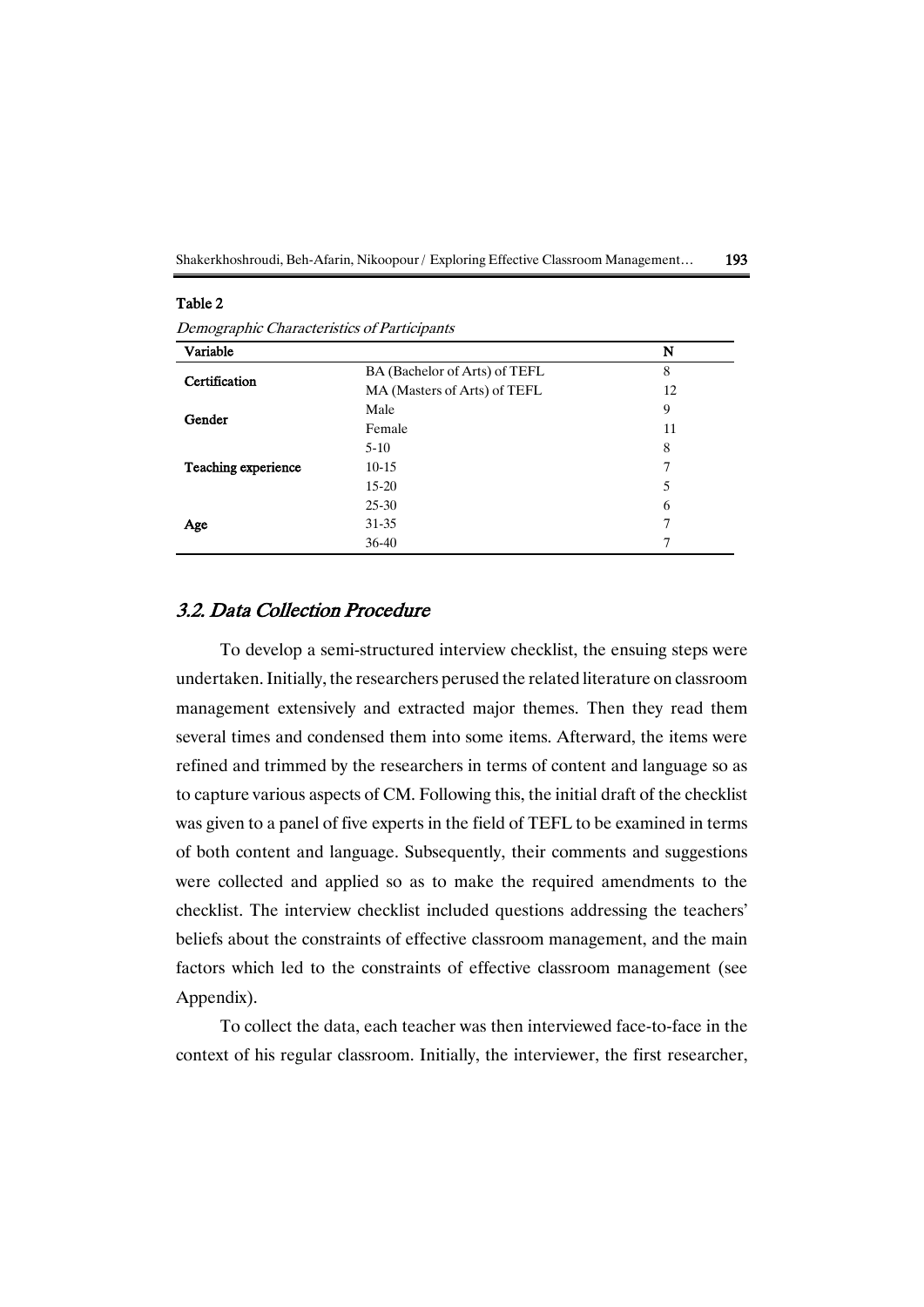

tried to set the scene by asking each participant some general questions. Then he posed main questions in the checklist to elicit the pertinent data; however, more follow-up questions were asked to clarify the responses and encourage further elaboration. All data collection was completed over 2 months and ended up the data saturation. That is when no further new information or themes emerged to add to the researchers' understanding of the factors which led to effective classroom management. Each interview lasted approximately 40 minutes on average. All the interviews were audiotaped to be transcribed accurately.

## 3.3. Data Analysis

To begin with, the first researcher listened to each interview twice to familiarize himself with the data. Then he transcribed them verbatim so as to capture the subtleties of responses. Afterward, the data were analyzed through Moustakas's method (1994) of inductive data analysis. First, the first researcher read the transcripts twice to get more acquainted with the data and form a big picture of them. Then he reread the transcripts and color-coded the stipulated constraints by the interviews. Meanwhile, the researcher-maintained memos so as not to miss the minutiae of the data (Moustakas, 1994). Afterward, the first researcher reread the extracted codes and attempted to cluster the ones that were related to each other and label them as a separate theme (Strauss & Corbin, 1998). Following this, another coder, who has published several qualitative papers on teacher education, was asked to double-check the initial codes and the way they had been categorized. It was revealed that they agreed upon the codes to a great extent (Cohen's Kappa: .84); however, both coders then discussed the points of difference and reached complete consensus through negotiation. Finally, each theme was exemplified by at least one direct quotation from one of the interviewees' responses.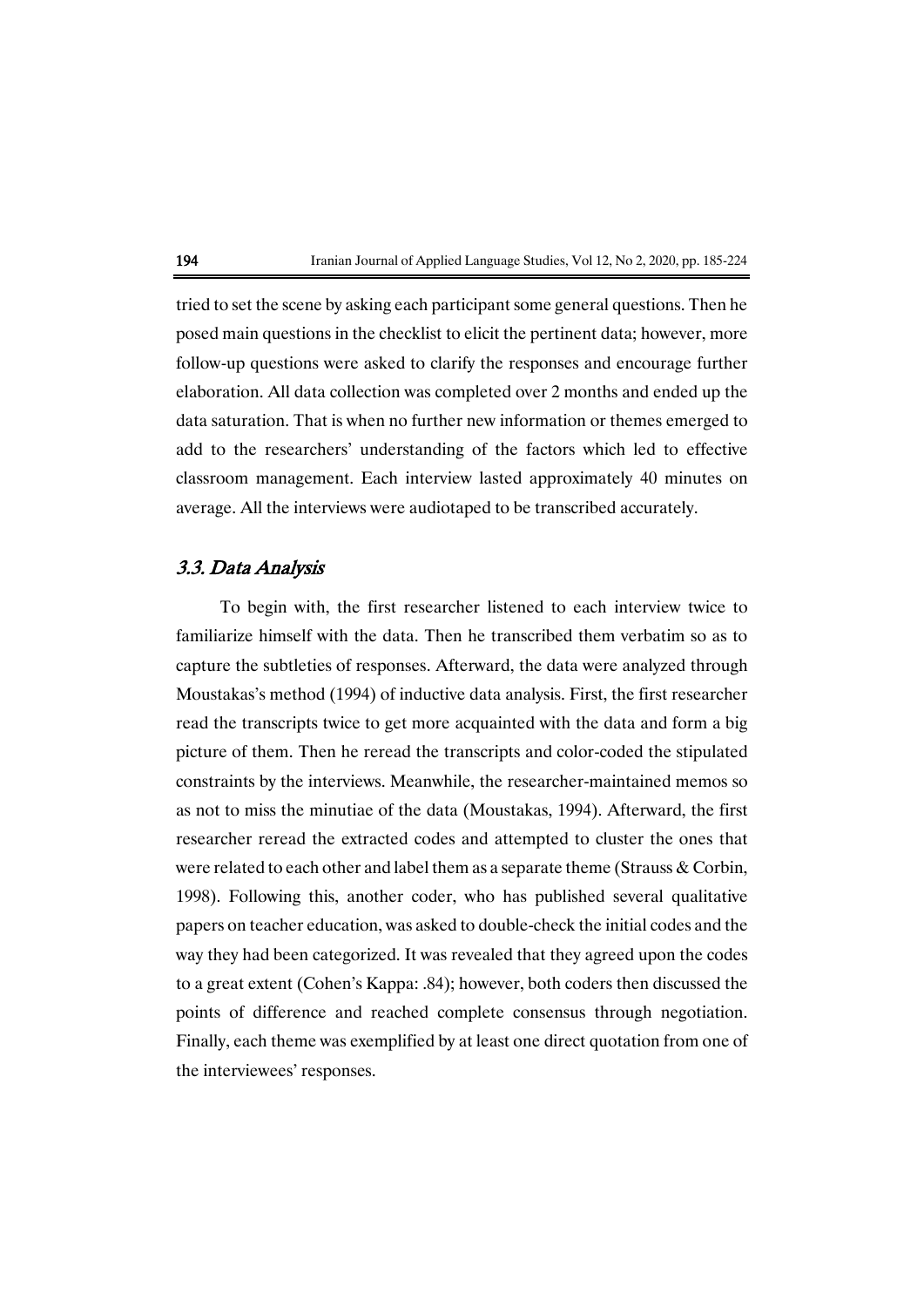

# 3.4. Research Quality

To guarantee the validity of the study, the conversations were recorded for accurate interpretations (Maxwell, 1992). While informants were engaged in discussions, notes were taken, and member checking was incorporated (Padget, 1998) by returning transcripts to participants for the informants' verification. Data were collected at the beginning of the academic year to guarantee easy access to the participants (Robson, 2002). Hence, to reduce the impact of the researcher's status on participants' responses, the interviewer has done his best to establish a trusting professional relationship with the participants.

Trustworthiness or reliability of methods and research practices in qualitative research is concerned with dependability (Lincoln & Guba, 1985) or the degree of consistency with which instances are assigned to the same category by different observers or by the same observer on different occasions(Silverman, 2000). Therefore, the dependability of the research was increased in three ways. Firstly, all participants were provided with the same questions which were carefully worded (Robson, 2002). Secondly, interviews were transcribed as accurately as possible and returned to participants for verification. Finally, according to Radnor (2001), all procedures of the research including transcripts, drafts, and final reviews of data were documented, according to which the study can be replicated or reconstructed.

# 4. Results

The interviewees' responses were transcribed verbatim and analyzed thematically. Four types of constraints that influence classroom management practice were extracted as shown in Figure 1 below. Each type of constraint is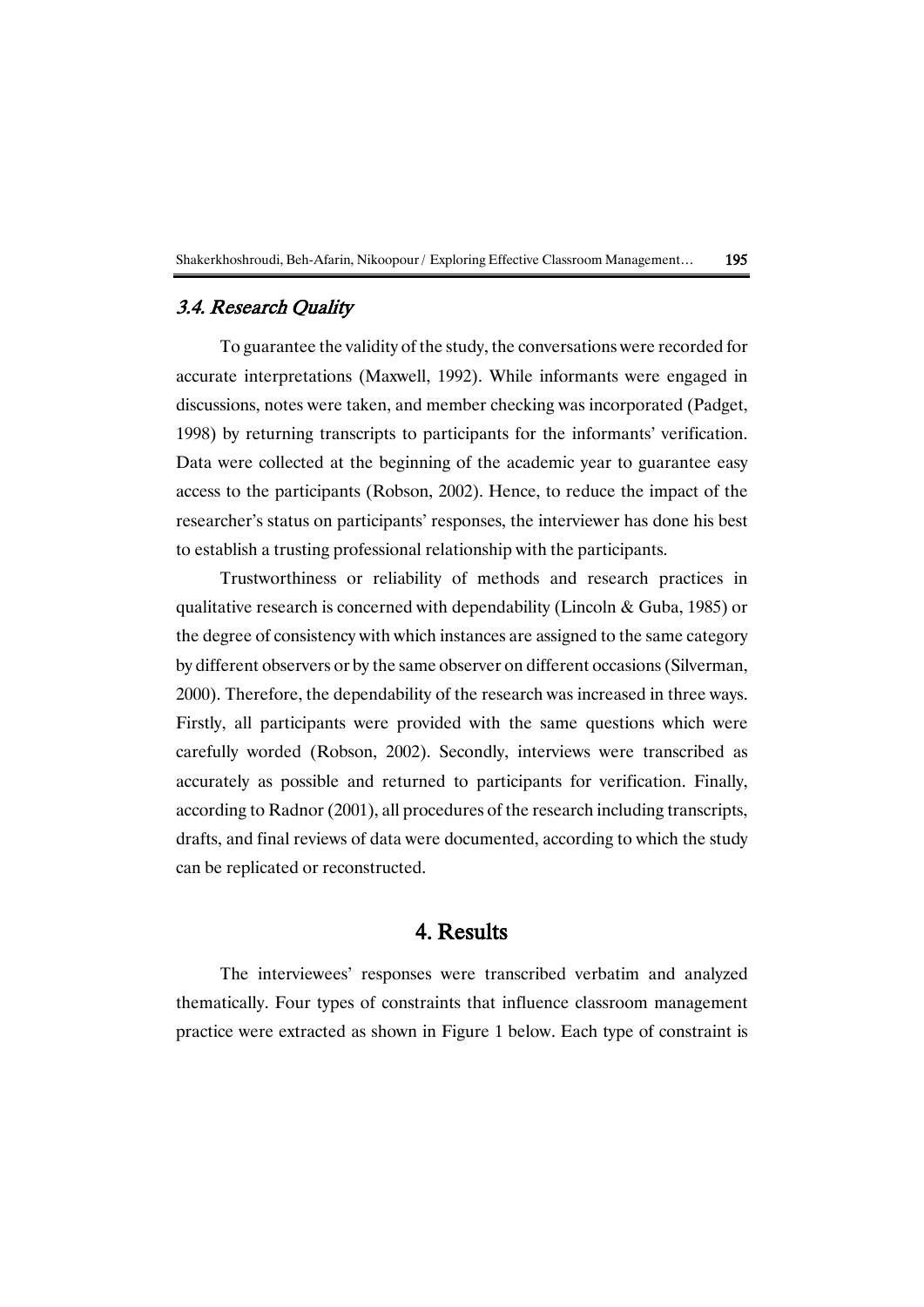

explained and exemplified by direct quotations from the interviewees in the following sections.

### Figure 1





# 4.1. School/Institute-Related Constraints

This category consists of eight Subthemes which are presented in the following table.

# Table 2

School/Institute Related CM Constraints

| Subtheme                          | $\boldsymbol{N}$ | Frequency |
|-----------------------------------|------------------|-----------|
| Institute policies                | 20               | $100\%$   |
| Classroom size                    | 19               | 95%       |
| Classroom time                    | 18               | 90%       |
| Syllabus prescribed by the school | 16               | $80\%$    |
| Evaluation method                 | 13               | 65%       |
| Teacher-parents' correspondences  | 12               | 60%       |
| School/Institute expectations     | 14               | 70%       |
| <b>Educational facilities</b>     | 10               | 50%       |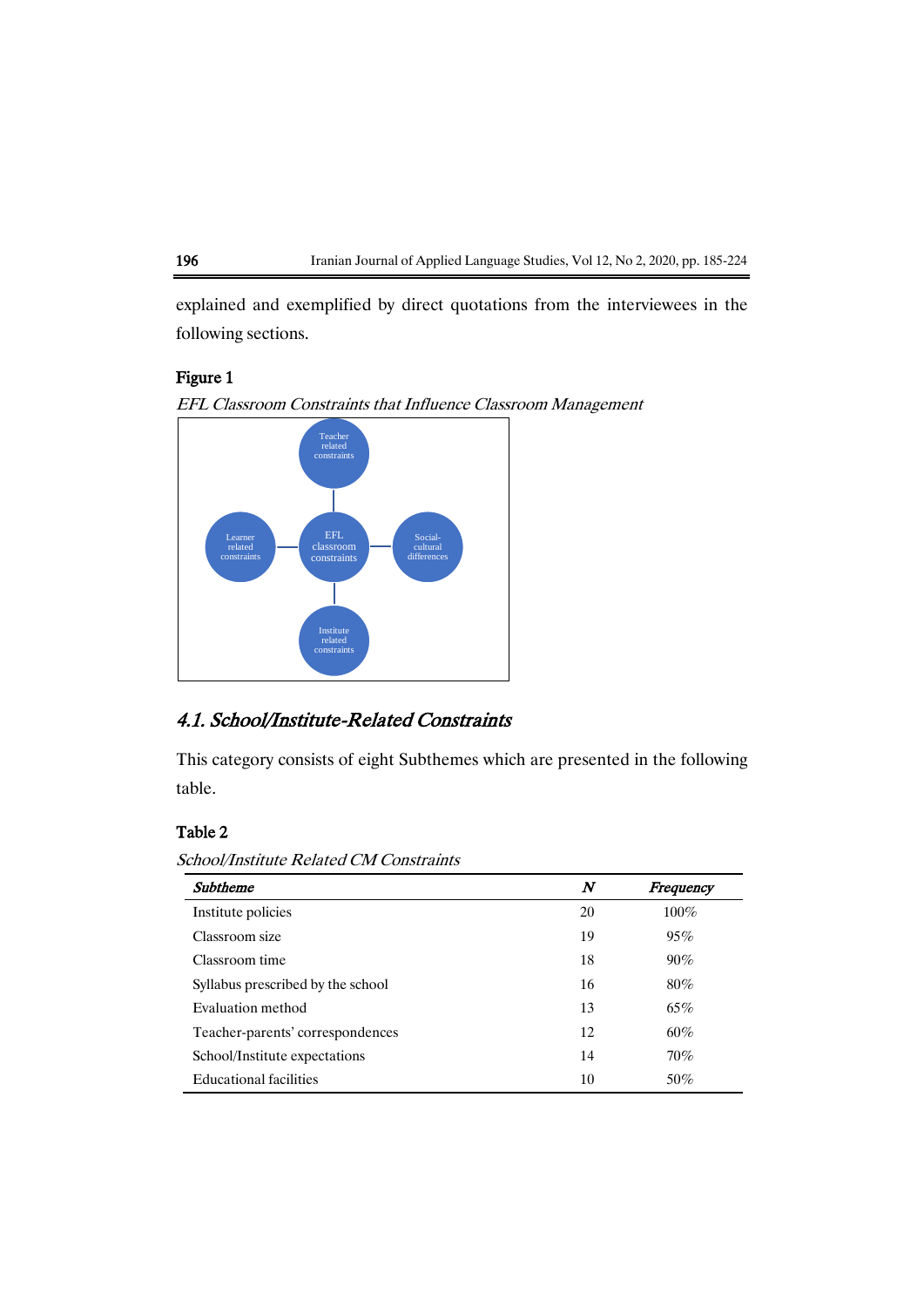

The first extracted classroom management constraint as reported by almost all participants ( $n=20$ ,  $F=100\%$ ) was coded as school/institute policy. The interviewees argued that top-down policies imposed on teachers by schools and institutes make interference with teachers' performances in the classroom. That is, they have to abide by the policies handed down to the teachers by school authorities. The following quotation exemplifies the theme.

T1: "we as teachers have no authority to practice what is in our minds because school regulations are obstacles. For instance, I know playing games in the classroom will expedite learning process and engages learners in learning activities but school/institute managers restrict our activities."

The second extracted theme of the constraint was coded as classroom size. The majority of the participants ( $n=19$ ,  $F=95\%$ ) argued that in some classes more than 25 students are seated and sometimes there are not enough seats for all the students. Teachers on such occasions need to spend some time on seating arrangement and accommodating all the students in the classroom. Therefore, they might be distracted and feel incapable of solving the problems caused by a huge number of students in the classroom. As an example, one of the teachers stated:

T2: "one of my classes was very packed so I tried to manage my class but really it was a pain in the neck and most students were nagging and making noise. But when we took the case to the principal, he just held out on me."

The third extracted theme was coded as classroom time. Most of the teachers ( $n=18$ ,  $F=90\%$ ) argued that time constraint annoys them and usually they have to rush to finish the lessons on time and when the number of the students are too many, it would be a difficult task to answer all the raised questions which in turn causes a distraction for the class. Below, one of the teachers' statement is mentioned: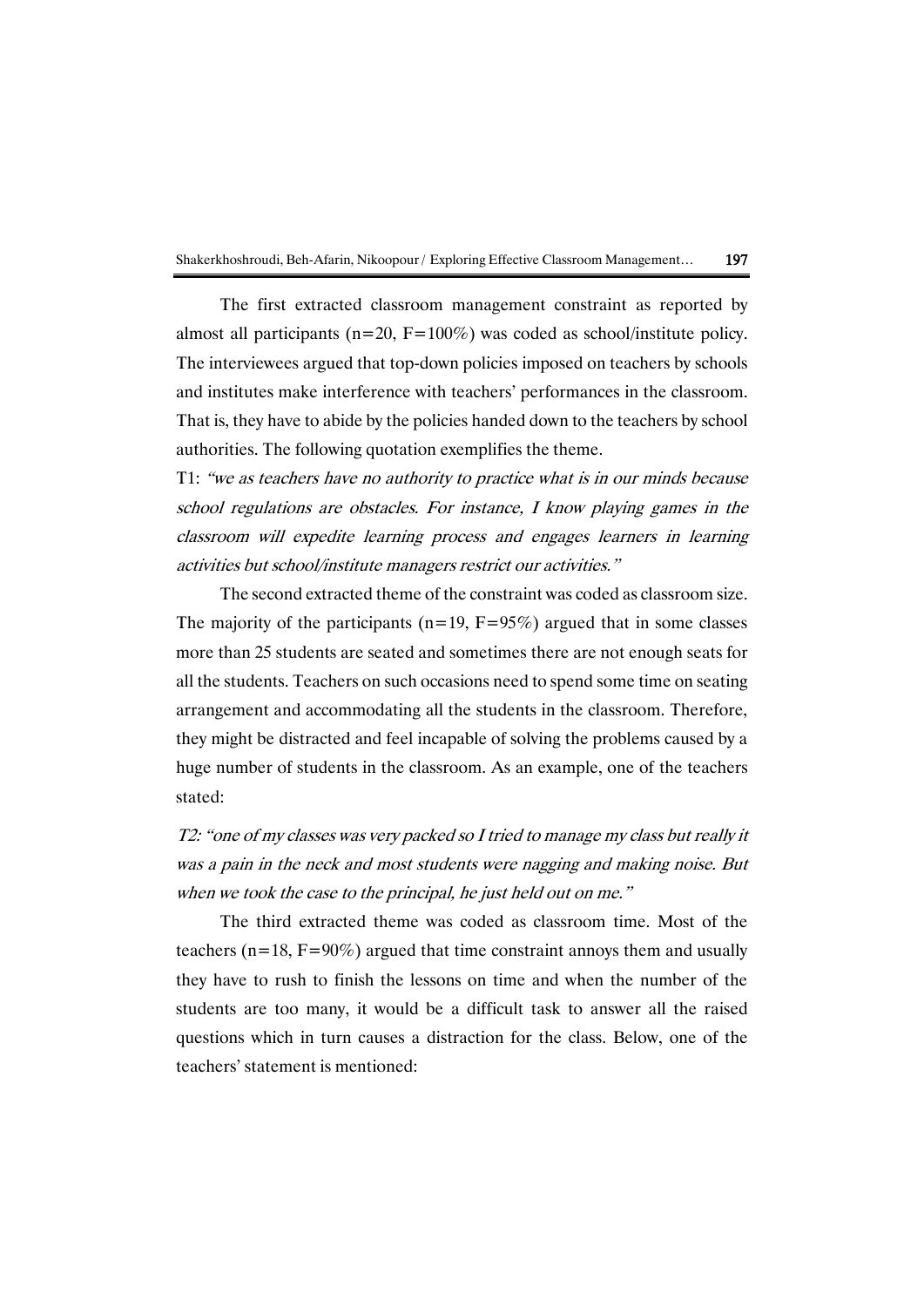T3: "one problem I have with some institutes I work for is the time allocation they assign for advanced courses such as IELTS, TOEFL, etc. However, they just care about their pockets. They never think that how I can handle all students' problems in time and when I take the case to the supervisor, he never supports the teachers and encourages us to wrap things up."

The fourth extracted theme was coded as Syllabus prescribed by the institute. Another disturbing factor for the teachers is the fact that they have to follow the exact syllabus prescribed by the institute managers/supervisors ( $n=16$ , F=80%). Teachers' hands are tied and it closes doors for creativity from teachers' sides. One of the teachers' statements below highlights the extracted theme:

T4: "Once <sup>I</sup> complained about the syllabus preassigned by the institute to the supervisor, he just asked me to follow the rules of the institute. Also, most of my colleagueswere dissatisfied with the tests designed by the institutes but theywere mostly irresponsive."

The fifth extracted theme was coded as an evaluation method. Some of the teachers were upset about the ways institutes evaluate their students  $(n=13,$ F=65%). Everything is decided in advance and teachers have no say in evaluating their pupils. In addition, all the evaluation tools are bound to some tests which were not acceptable by a great number of teachers. Examples of two teachers' statements are mentioned below:

T5: "once one of my good students could not take the test due to some personal problems and I was happy with his performance in the classroom. But the supervisor did not accept his excuses for his absence and I couldn't help him either. This was disappointing I believe."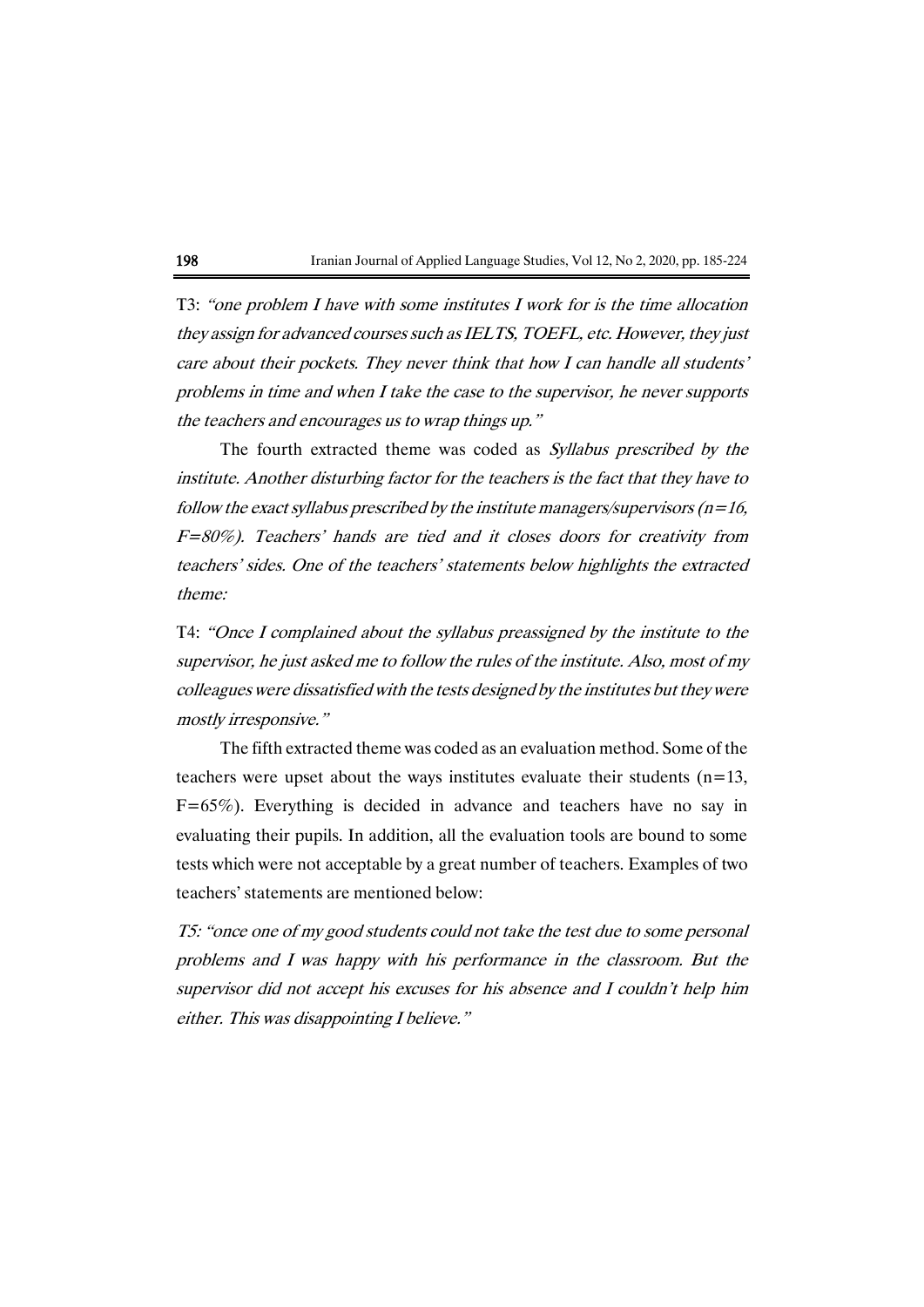

T6: "I was not happy with the evaluation chart the institute assigned for us. Therefore, I confronted the supervisor to discuss my ideas but he was not responsive, even though it was the problem of most of my colleagues."

The sixth extracted theme was coded as Teacher-Parents correspondences. Some of the teachers were not comfortable with their ways of communicating with students' parents ( $n=12$ ,  $F=60\%$ ). According to the institute's rules and regulations, no teachers were supposed to have any direct communications with their pupils or their parents. One statement is mentioned below as an instance:

T5: "one rule which institute pushes is for the teachers not to exchange any phone numbers directly with kids' parents, but parents repeatedly ask us for our numbers. This is <sup>a</sup> problem for almost all my colleagues.

The seventh extracted theme coded was school/institute expectations. A great number of teachers were complaining about the expectations which institutes had from them  $(n=14, F=70\%)$ . Schools/institutes expect teachers to strictly follow the regulations, to be passionate with the students, to be on time, and not to complain about the teaching time, classroom size, etc. and to teach all courses assigned to them. The following example exemplifies the theme:

T5: "we are under a lot of pressure to meet the assigned tasks by the principals. Owing to work overload and time constraints we think we are on the verge of burnout."

The eighth extracted theme was coded as Educational facilities. Although these days private centers have much better facilities compared to the past, still there are some shortcomings which some teachers were not happy about  $(n=10,$ F=50%). That is, schools/institutes do not do their best to provide the required materials and facilities for the teachers and to put an appropriate number of students in each class. One of the interviewees stated: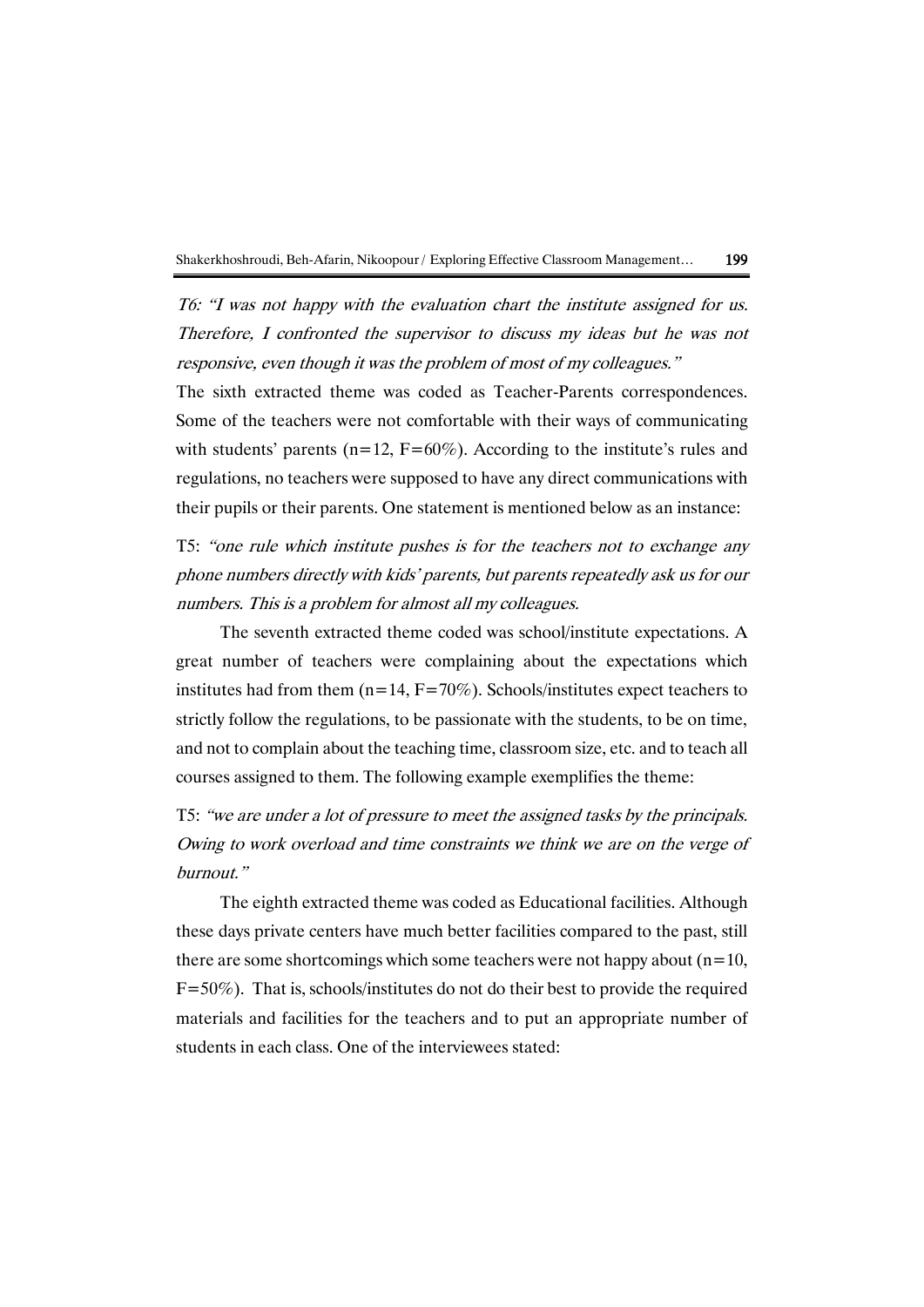T4: "Sometimes I think classes are like cash machines for institutes since they don't care what the capacity of the classes are but to earn their money at the end of the term. So, a large number of students are placed in small classes."

# 4.2. Learner-related Constraints

The next main constraint was thematically coded as a learner-related constraint which includes psychological and behavioral challenges.

### Table 3

| Learner-related CM constraints |  |
|--------------------------------|--|
|                                |  |

| Subtheme             | N  | Frequency |
|----------------------|----|-----------|
| Unpunctuality        | 16 | $80\%$    |
| Unwillingness        | 15 | $75\%$    |
| Demotivation         | 15 | 75%       |
| <b>Noise</b>         | 14 | $70\%$    |
| Use of mobile device | 13 | 65%       |
| Use of $L1$          | 14 | $70\%$    |
| Stress & anxiety     | 14 | $70\%$    |
| Too much closeness   | 12 | 60%       |

The first frequently reported constraint as reported by the majority of the teachers is students' unpunctuality ( $n=16$ ,  $F=80\%$ ). Participants stated that some of the students don't arrive on time. That is, they interrupt teachers by their late arrivals. One of the participants argued:

T7: "… while <sup>I</sup> am teaching students, suddenly someone knocks on the door and asks for attending the class and this happens repeatedly which distracts me and students and sometimes I lose classroom control."

The second reported constraint was coded as Learners' unwillingness to participate in classroom activities. Teachers were complaining reiteratively about students' indifference and reluctance in participation in the classroom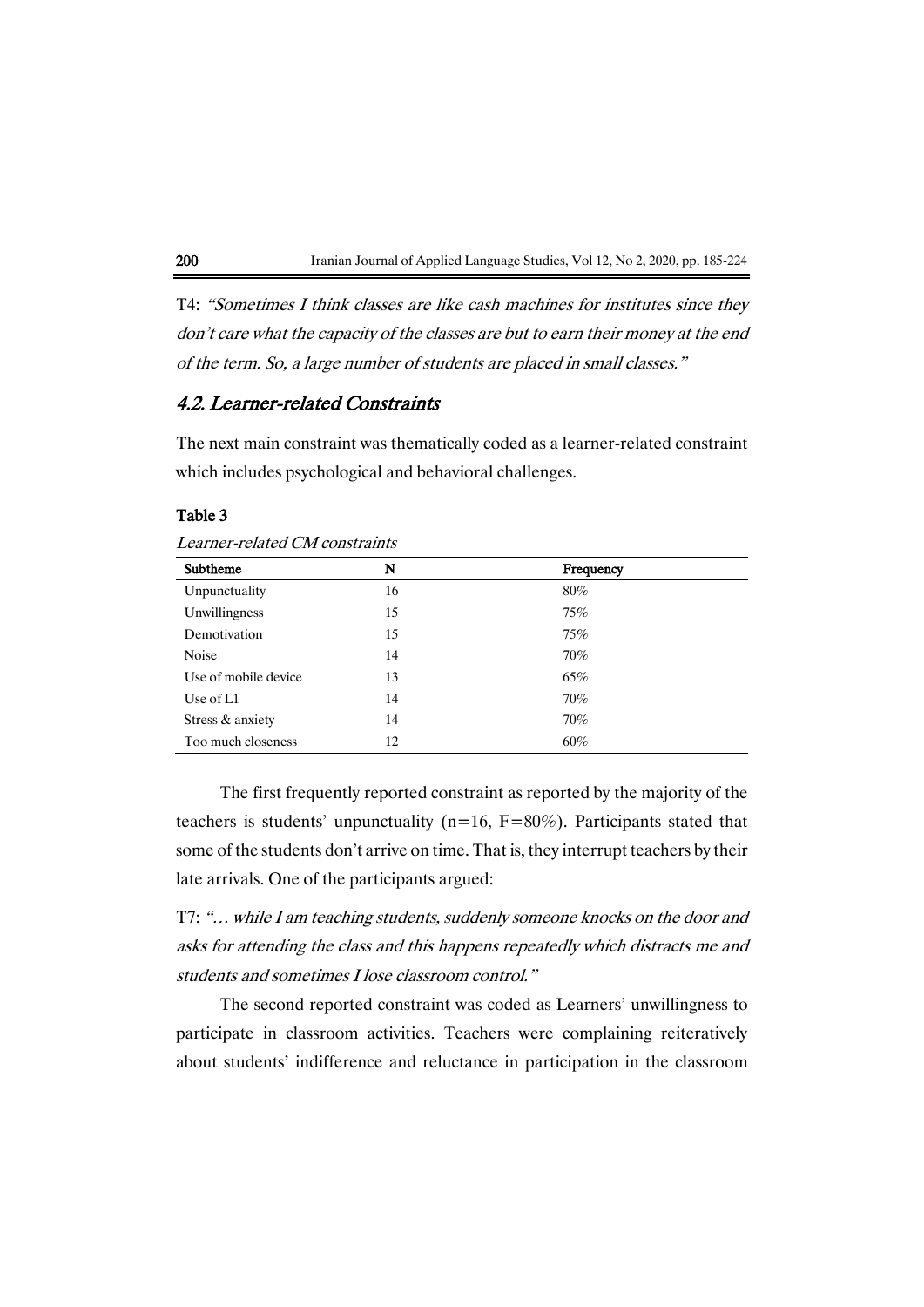

activities and their lack of interest to speak and engage ( $n=15$ ,  $F=75\%$ ). An example was mentioned by one of the teachers which are as follows:

T8:"…what drives me crazy sometimes is to see some students' lack of participation and their constant indifference to get engaged in the pair-work and group work which are assigned and it is like they are waiting for the class to finish."

The third theme which drew the attention of the researchers was students' demotivation. Some teachers complain that sometimes it is impossible to motivate certain students and it is as if they do not care at all about learning English ( $n=15$ ,  $F=75\%$ ). An example is pointed out below:

T3:"…a problem I face in some of my classes is to motivate my students. However, sometimes it seems next to impossible. When I face them, I get that they are here by the force of the family and just to keep up with the Jones."

The fourth extracted theme from the teachers' interviews was coded as Noise. That is, some students are noisy and naughty which distracts other peers and the teacher will lose control over the class and the lessons  $(n=14, F=70\%)$ . Below is one quotation from one teacher:

T5:"…while teaching, sometimes I notice some noisy students talk with each other and make fun of others and it is very demanding to teach and at the same time control them. Therefore, if you decide to punish them, there are lots of factors to think of which keep you from taking any steps which might have consequences for me as well."

The fifth item coded was the learner's use of the mobile device in the classroom. As per the rules of the institutes, students are not allowed to use or even carry mobile devices in the classroom, however, mostly they are ignorant of this rule and do not listen to their teachers  $(n=13, F=65\%)$ . The following example is stated by one teacher: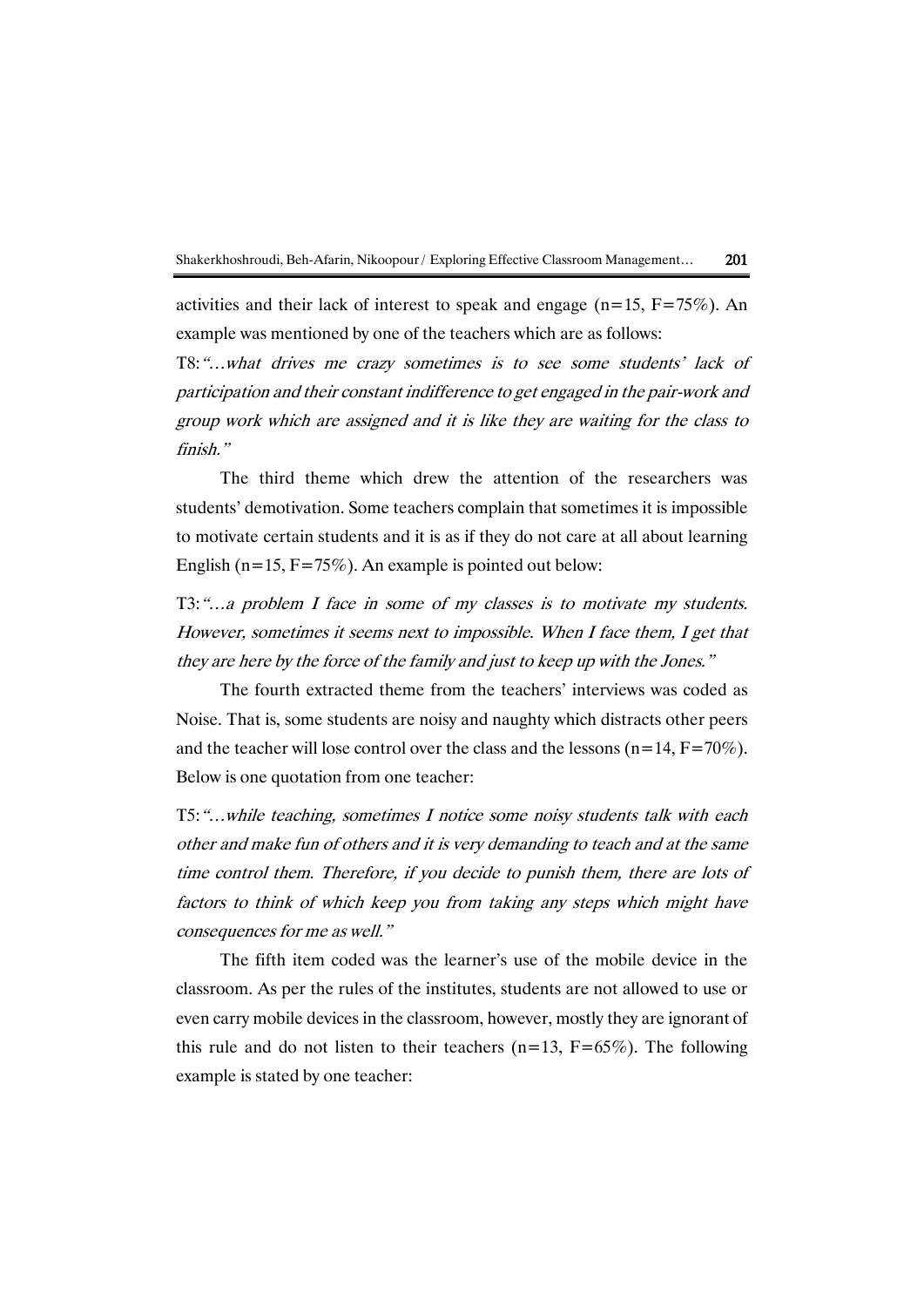

T8: "when I am teaching, I see that some students secretly carry mobile and use certain applications and the rest will be distracted and I cannot control my class. One cannot find how they bring the mobile to the classroom and how they use them."

The sixth coded theme was the use of L1 in the classroom. As per the rules of the institutes, neither teachers nor the students are allowed to speak L1 in the classroom which causes a great number of challenges for the teachers  $(n=14,$ F=70%). One of the teachers' statement is mentioned below:

T9:"… Although it is recommended by the school and the teachers, students turn to their mother tongue and they don't take the rules seriously. Often, they make fun of students who use L2 mostly in the class."

The seventh extracted theme coded was learners' stress and anxiety in the classroom ( $n=14$ ,  $F=70\%$ ). Below, one example is stated by one of the teachers:

T8: "Once when I was teaching, I noticed one of my female students got a panic attack and was overstressed. When I asked her friends, they said it was not her first time and she is so stressed in the classes."

The eighth extracted theme quoted by the interviewee was students' friendship with each other. Often, when some students know each other for a long time, they tend to make noise in the class and cause chaos in teachers' work  $(n=12,$ 60%). Below is an example explained by an instructor:

T6:"after a few sessions I came to know, one of my classes was almost out of control and the class seemed to be chaotic. When I examined all factors very closely, I noticed some of the students knew one another for years so I changed their places and finally order came back to my class."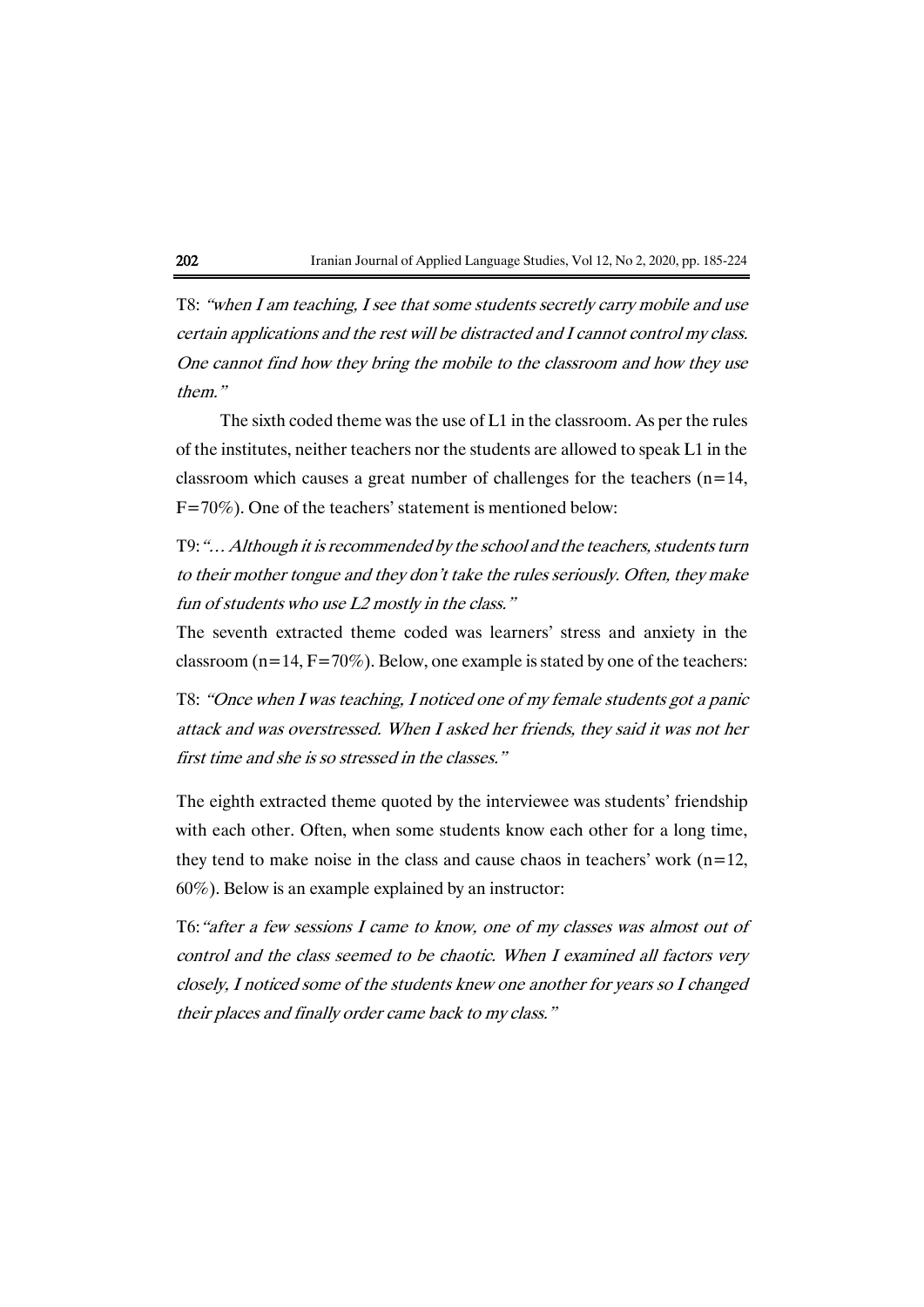# 4.3. Teacher-related Constraints

The result of the study showed that other sources of constraints were related to teachers. This theme consists of three subthemes: behavioral, psychological (job satisfaction, emotion regulation, self-efficacy, Autonomy, self-regulation), and pedagogical (teachers' teaching literacy, assessment literacy, classroom management literacy, material development literacy, educational technology literacy).

# Table 4

|  | Teacher related CM constraints |
|--|--------------------------------|
|  |                                |

| Subtheme      | Categories                      | N  | Frequency |
|---------------|---------------------------------|----|-----------|
| Behavioral    |                                 | 17 | 85%       |
| Psychological | Job satisfaction                | 14 | $70\%$    |
|               | Emotion regulation              | 13 | 65%       |
|               | Self-efficacy                   | 13 | 65%       |
|               | Self-confidence                 | 13 | 65%       |
|               | Autonomy                        | 13 | 65%       |
|               | Self-regulation                 | 12 | $60\%$    |
| Pedagogical   | Teaching literacy               | 17 | 85%       |
|               | Assessment literacy             | 10 | 50%       |
|               | <b>CM</b> Literacy              | 15 | 75%       |
|               | Material Development literacy   | 14 | $70\%$    |
|               | Educational technology literacy | 10 | 50%       |

The first code extracted was the behavioral constraint which teachers are challenged within the classroom. That is, instructors are unable to maintain an interpersonal relationship with their students and also with their colleagues which affects teachers' work in the classroom  $(n=17, F=85\%)$ . One example is exemplified below: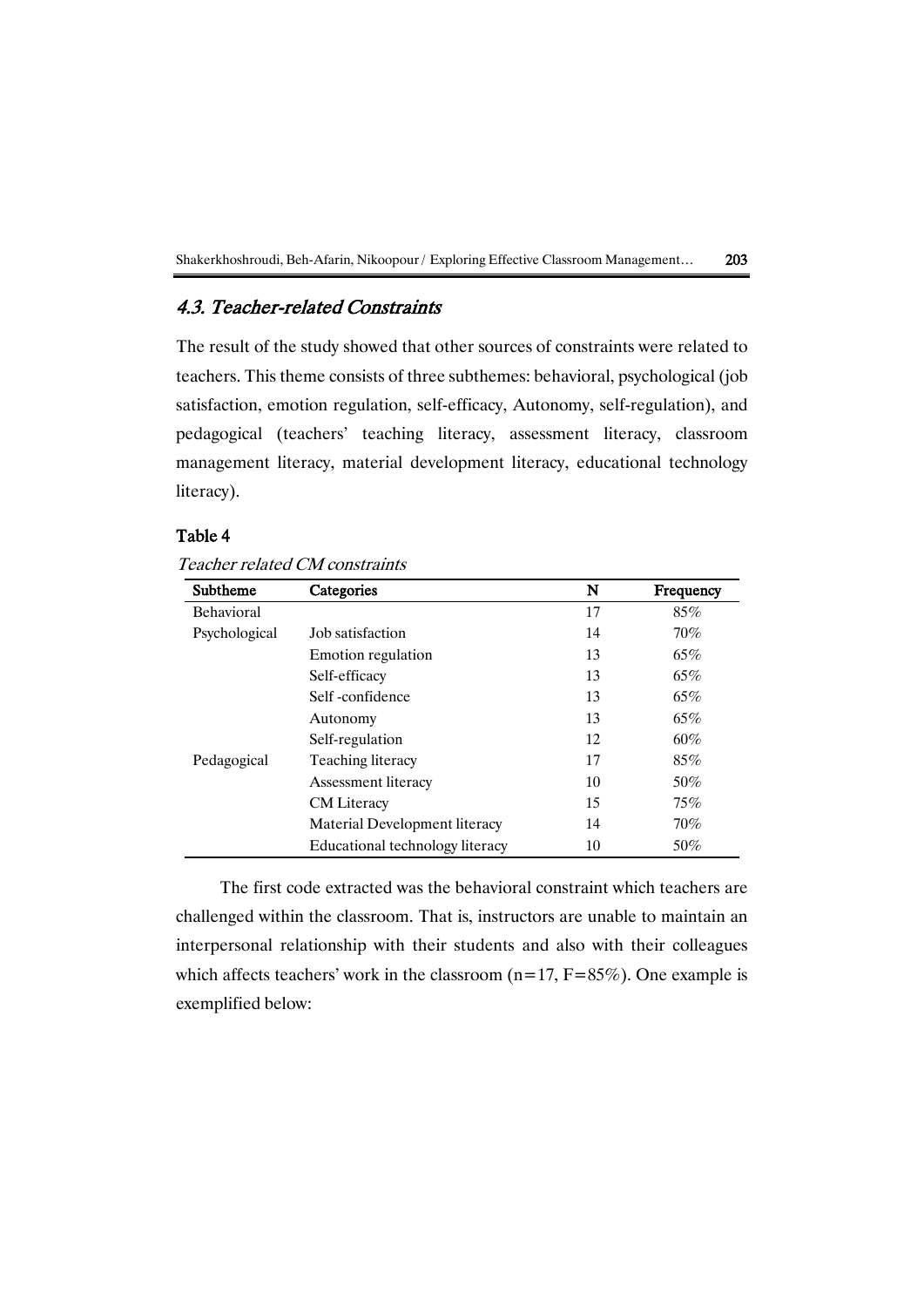T10: "sometimes I feel I am not made for this job. I don't understand my students and even cannot communicate with them appropriately. Unluckily, it is not just about my students, I have trouble relating to my colleagues."

The second extracted theme was psychological constraints which in turn encompasses five categories:

### 1. Job satisfaction:

Some teachers are dissatisfied with their job due to some reasons such as work overload, underpayment, job insecurity, etc. ( $n= 14$ ,  $F=70\%$ ). In the following, there is one sample quotation from a teacher:

T11:"when I compare myself with my friends and see their living conditions, I feel bad for myself and always ask myself why I picked teaching as a career. I try very hard and work a lot but gain nothing."

## 2. Emotion regulation:

Teachers' inability to regulate their emotions was one fact extracted from their interviews ( $n=13$ ,  $F=65\%$ ). Sometimes, teachers are unable to manage their overwhelmingness. An instance of overwhelmingness stated by a teacher is in the below:

T12: "every now and then, I feel I cannot take it anymore. Due to work and time pressure, I cannot manage my time, and it feels like I want to escape."

### 3. Self-efficacy:

Another challenging factor that teachers were complaining about was their low level of efficacy which affected their work in the class  $(n=13, F=65\%)$ . Below, there are two examples stated by two teachers:

T10: "I thought to myself I might be depressed or not enough motivated to teach. I cannot encourage my students to try harder."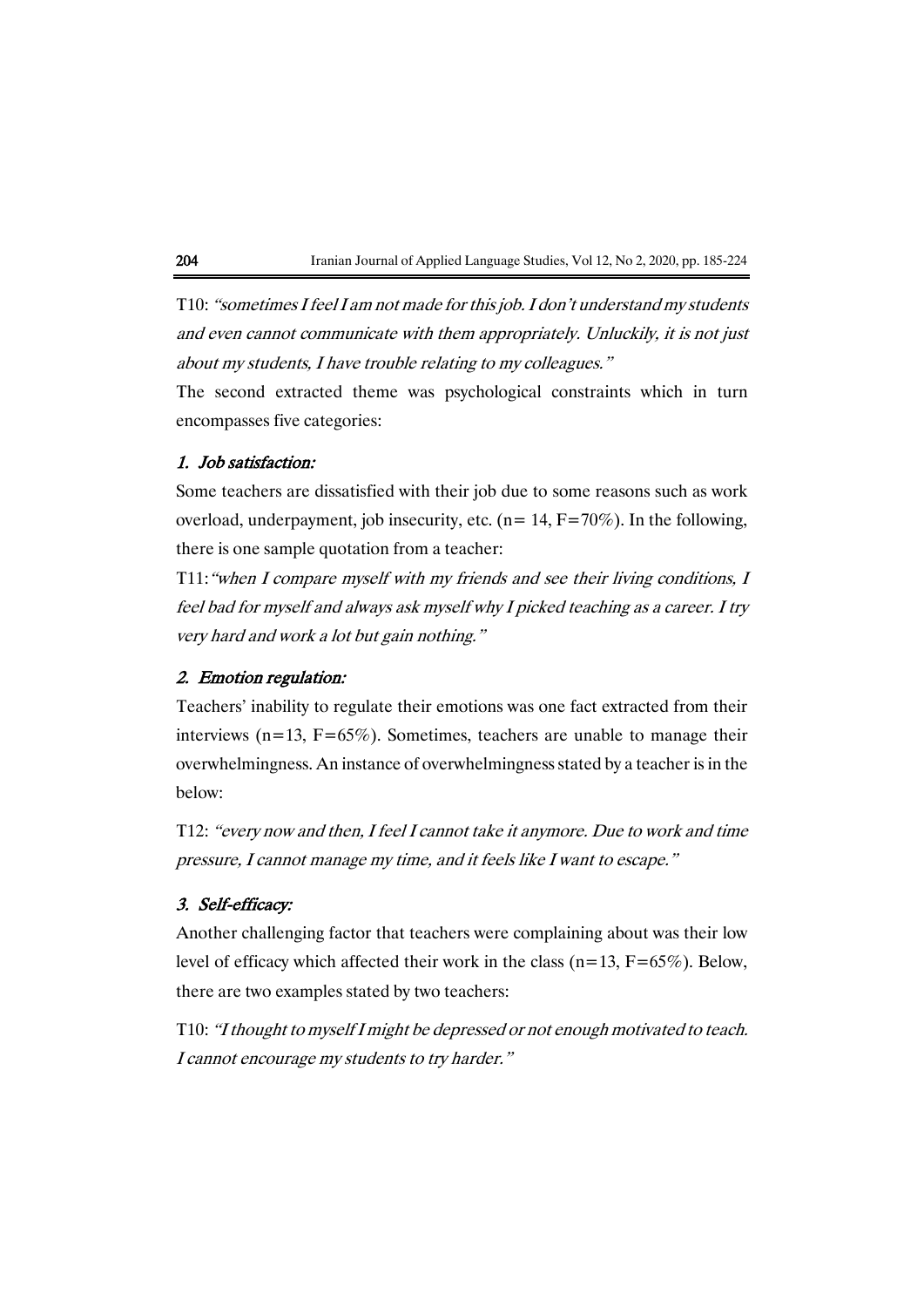T12: "when I see the results of my students' exams at the end of the term, I blame myself. I feel they don't care about the results. Maybe I should have tried harder to increase their motivation…"

## 4. Autonomy

One extracted theme from the teachers was their dependency on the school/institute which keep them from performing their preferred classroom management techniques. Therefore, they feel they do not have enough authority in what they do in and out of the classroom  $(n=13, F=65\%)$ . One instance is exemplified in the below:

T13:"whenever I want to make a decision on my own and do some tasks in the class, I feel I should first check with the principals or supervisors even if I don'<sup>t</sup> agree with them. However, we have to follow the rules and regulations of the school/institute."

## 5. Self-regulation:

Some teachers could not regulate their professional behaviors in the classroom which caused them a great number of challenges in their dealing with effective CM principles and even disrupted their relationships with their students ( $n=12$ , F=60%). An example is mentioned below:

T13: "I believe I am not capable of managing my class and cannot lead students' relationships in the classroom. Even, sometimes I forget the basics of my expertise and I feel I am unable to transfer the message to my pupils."

## 6. Self-confidence:

In the process of interviews, some teachers were found to lack enough confidence to perform their best in their classes  $(n=13, F=65\%)$ . An instance exemplified below: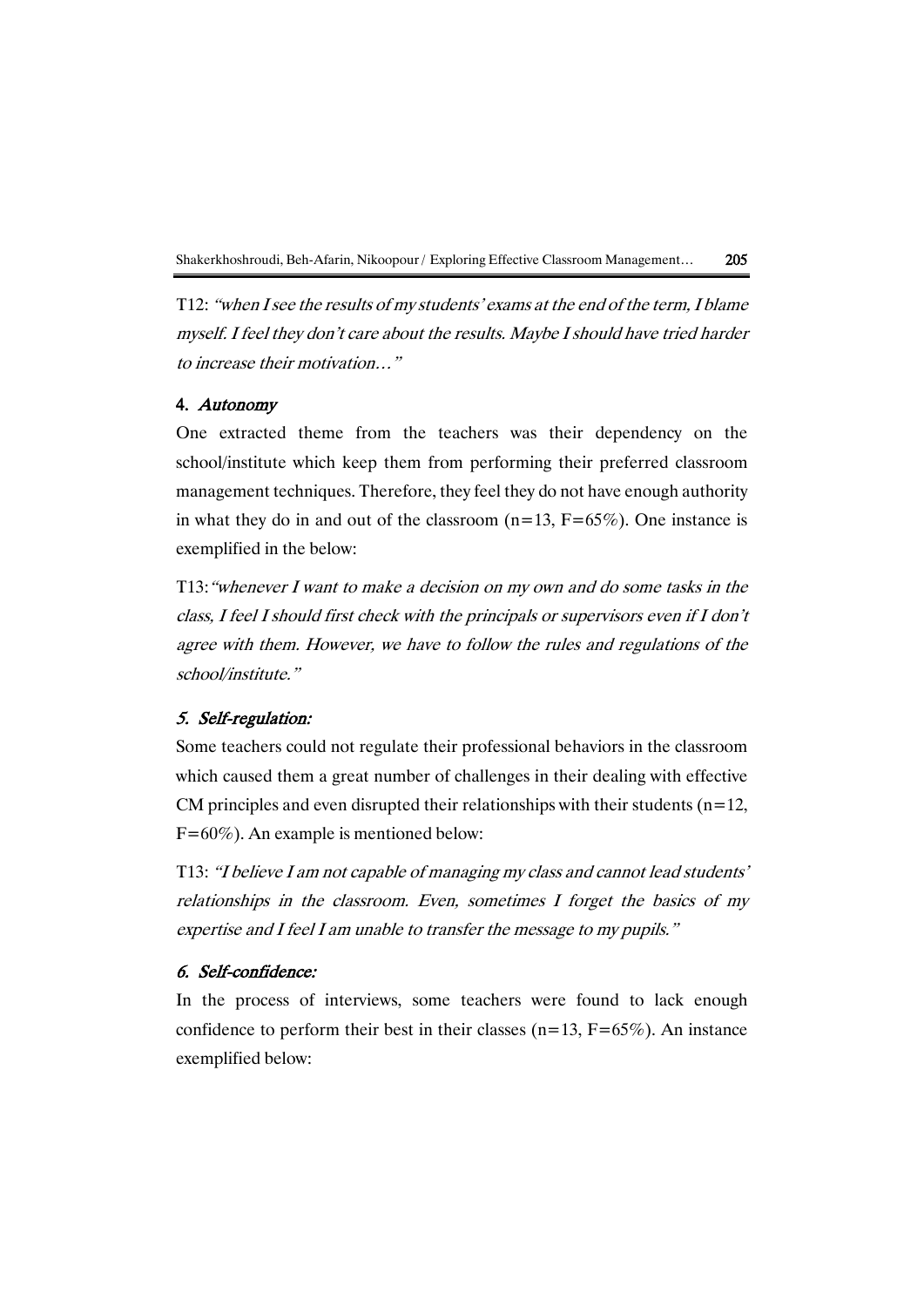T10: "when I have an observation from my classes, even my students understand I am stressed. I sometimes forget my English and my voice shakes and I am short of breath."

The third teacher-related extracted theme was the pedagogical constraints. This subtheme consists of five categories which are as follows:

# 1. Teaching literacy:

Teachers were concerned about the knowledge of theories and methodologies and their overall skills to build pupil's comprehension, writing skills, and communication skills ( $n=17$ ,  $F=85\%$ ). One comment of an interviewee is as follows:

T14: "although we went through a certain training course, I feel sometimes I get stuck in teaching some skills and components. Even sometimes I get desperate."

# 2. Assessment literacy:

Teachers' knowledge of how to assess their students was one of the concerns teachers had during the interviews which for some of them was a demanding task  $(n=10, F=50\%)$ . This was another code, elicited from interviewees. An example mentioned below:

T16: "sometimes I don't know what learners know and what they have gained in the classrooms to assess their work properly. Even designing test items and assigning scoring rubrics for students are demanding. I try to get help from some more experienced teachers but it is not always possible."

## 3. CM literacy:

Teachers' knowledge of how to manage classes, students' emotional, academic, and moral growth were frequent concerns interviewees had ( $n=15$ , F75%). For instance, two statements of the teachers are mentioned below: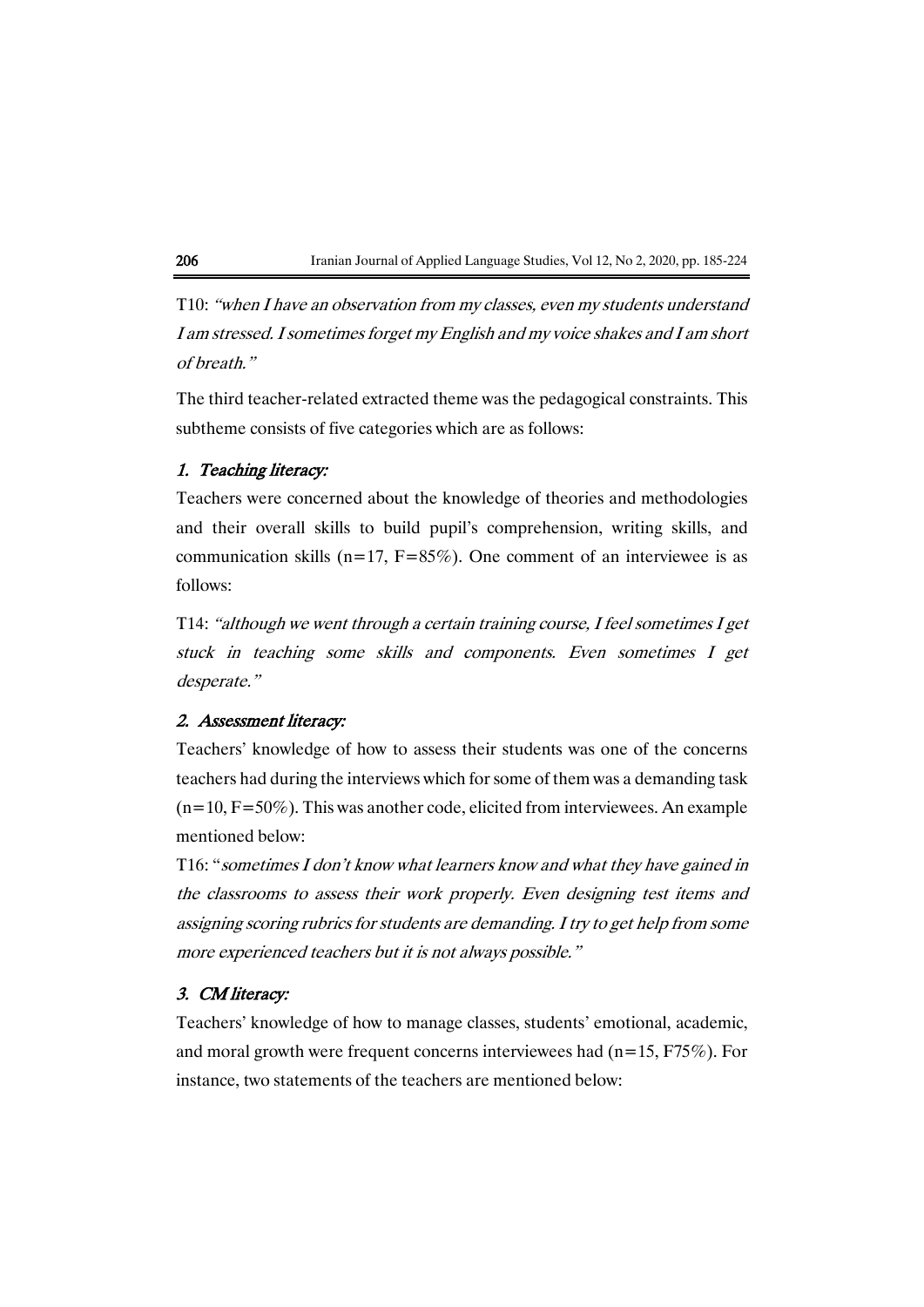T 14: "dealing with students who make noise in the class and students with emotional problems troubles me all the time. Sometimes, to make rapport among students and help them communicate easier, I change the seat arrangements which is not bad after all."

T 17: "once I remember one of my students felt ignored by me because I might not have had enough eye-contact with him which was not on purpose. Soon I got the message and talked with him and clarified the misunderstandings."

## 4. Material Development literacy:

Another point which teachers were complaining about was lacking the knowledge of how to develop materials for their classes in case they need to  $(n=14, F=70\%)$ . This was one of the biggest challenges, teachers had even the experienced ones. One instance is explained as below:

T 17: "although at institutes, we have the syllabus and everything seems to be preplanned but sometimes we need to improvise and add or omit some parts which are troublesome."

### 5. Educational technology literacy:

Some teachers were complaining about their limited knowledge of using technology in the classroom and the weakness they felt when compare themselves with their students' technology literacy ( $n=10$ ,  $F=50\%$ ). An example elicited from one teacher is in the below:

T 18: "when it comes to using technology in the classroom, I am a mess. However, I am adapting myself to the situation. Sometimes, when something goes wrong in the class as an example equipment does not work, I get stressed and seek help from my students. As a result, a lot of time is wasted and I feel a bit ashamed when I see my students are much better than me."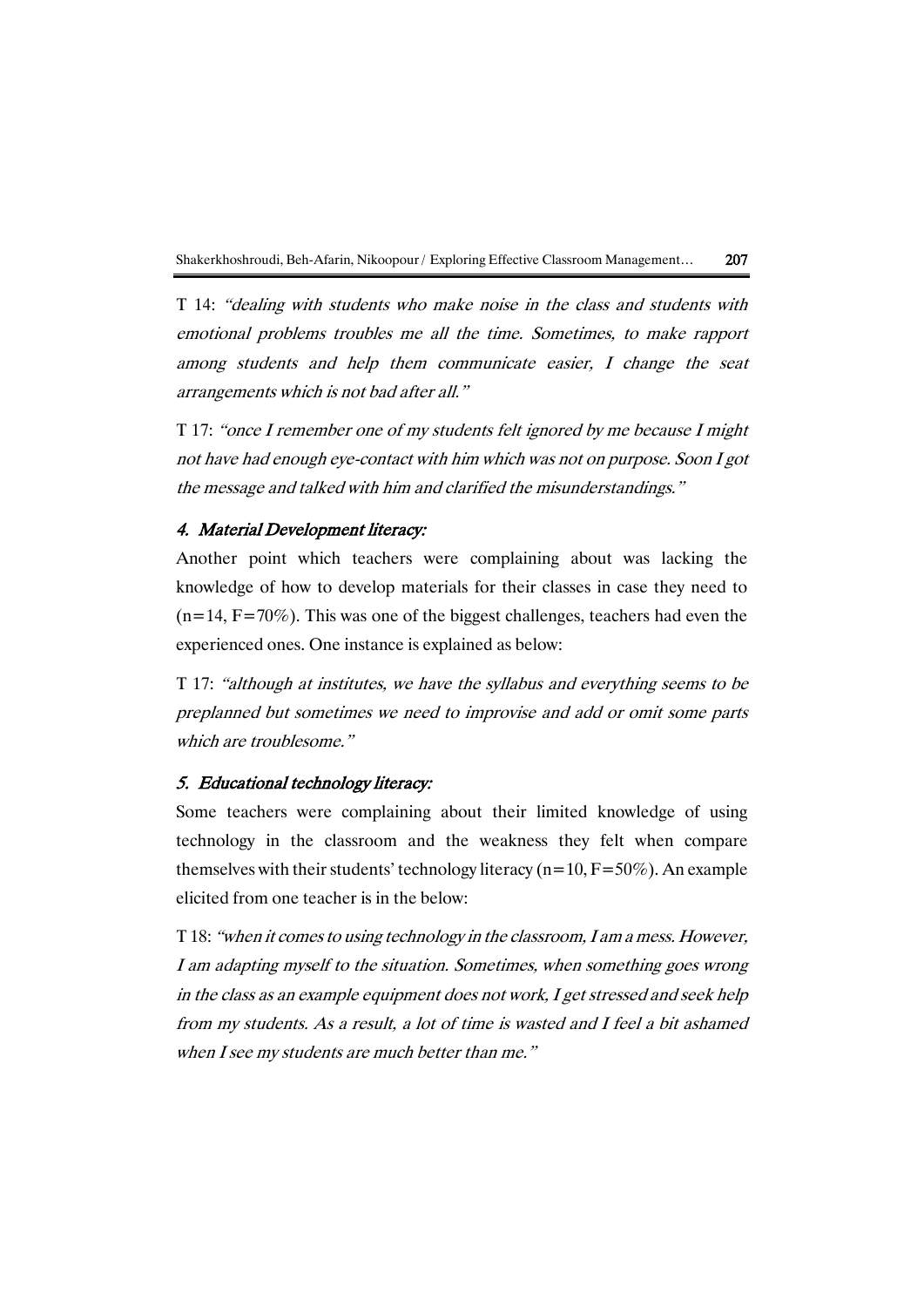# 4.3. Social-Cultural Differences Related Constraints

Another extracted theme was coded as social and cultural differences which in turn is twofold: students' different backgrounds and parents' interferences

#### Table 5

Social-Cultural Differences Constraints

| Theme                       |                        | N   | Frequency |
|-----------------------------|------------------------|-----|-----------|
| Social-cultural differences |                        | 65% |           |
|                             | Parents' interferences | 10  | 50%       |

The first extracted theme was students' different backgrounds. That is, Teachers were complaining about their lack of knowledge about their students' backgrounds and social status which would surprise them as they move along  $(n=13, F=65\%)$ . One quotation is brought here as an example:

T 19: "once I was teaching the topic of "traveling abroad" and some students shared their experiences of their trips to various countries and as further, we went on, I noticed some students were resistant and were avoiding the discussion. So, I came to know some of them didn't even travel abroad at all. Or it happened when some students were talking about their shopping, the rest were challenging them and addressed them as "moneybags", etc. "

Moreover, another extracted theme that was troubling some teachers was parents' interferences with teachers' work in the classroom  $(n=10, F=50\%)$ . For instance, one statement of a teacher is mentioned below:

T 20: "one family who used to live in Canada and returned to Iran wanted their kid to study in our institute, but the parents were suspicious about my abilities as an EFL teacher. The class I was teaching was being monitored by CCTV, so they spent hours supervising my instruction and it took sessions to earn their trust."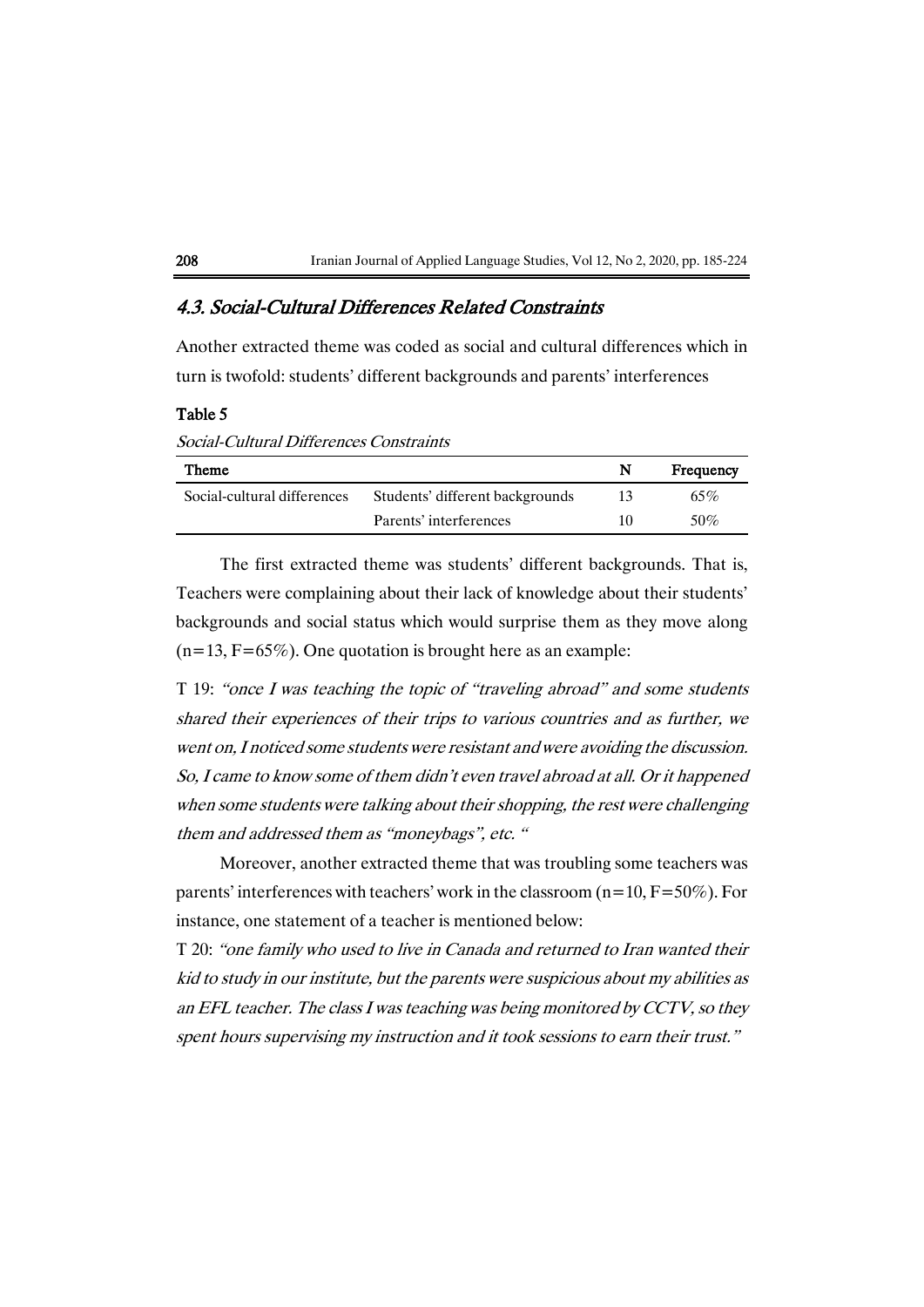# 5. Discussion

The main purpose of the study was to find the perceptions of EFL teachers about the classroom management constraints influencing their classroom management practice. The interviews with the participants were content analyzed and the main constraints were categorized thematically as the school/institute related constraints, learner-related constraints, teacher-related constraints, and social-cultural differences

Concerning the first constraint, it could be argued that this finding is echoing the suggestions made by some of the researchers in the field. The first sub-category of the institute-related constraints was an institute policy. This finding is in line with Salkovsky et al. (2015) who argue that if the policy-makers and administrators at the school/institute level do not support the teachers, they will leave the profession, and soon they will face burnout.

The second sub-category was classroom size which is in line with the findings of Khan and Iqbal's (2012) study on overcrowded classrooms and their effect on teachers' work. They concluded that it was impossible to teach effectively in crowded classes and they would encounter instructional, discipline, physical, and evaluation constraints. In addition, the third subcategory was classroom time. Similarly, Teyfur and Celikten (2008) emphasized that when there are no rules in the classroom, it affects the learning environment and the teachers cannot manage their time to finish their lessons in the classroom.

Additionally, two other subcategories of institute-related constraint mentioned by teachers have prescribed syllabus and evaluation methods which reflect Datnow's (2000) statement on teachers'roles in the educational hierarchy who are subordinates and are performing tasks assigned by more learned professionals. Besides, teachers have to abide by the curricular policy; otherwise, they will be regarded as defiant, selfish, and full of fears and worries (Berends,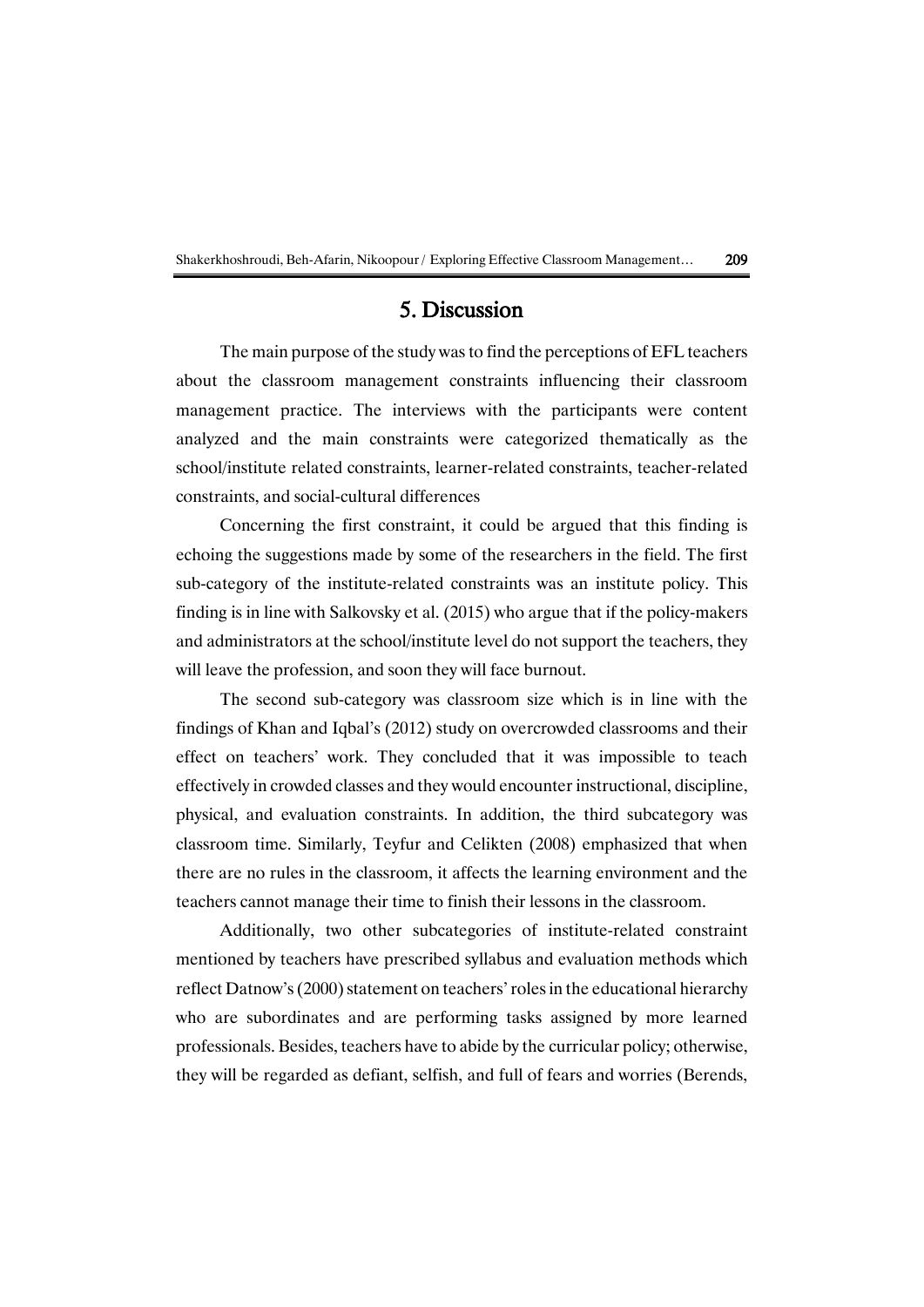

2000). Another subcategory was coded as institute expectations. Along similar lines, Salkovsky et al. (2015) as well as Dick and Wagner (2001) found out personal pressures such as overload as one source of inhibiting factors keeping teachers from performing their preferred CM and would cause stress for teachers. Furthermore, educational facilities were also among the concerns of the teachers at institutes. This finding is also consistent with Ayeni (2017) suggesting that the major constraints faced by teachers were excessive workload, ill-equipped laboratory, ill-equipped library, shortage of instructional materials, lack of students' learning materials, and congested class size.

The second extracted type of constraint included learner-related constraints which are somehow supported by some researchers of the fields. The first subcategory of learner-related constraint was time management which was also one of the problems teachers were encountering in the classroom which was also reported by Sultana and Rashid (2013) who stated that that one of the problems teachers mostly complain about was students' time management which had a negative effect on pupils' academic achievement. Another subcategory of learner-related constraint is learners' unwillingness to participate in the classroom activities which is in line with a study by Abdullah et al. (2012) on students' participation in the classroom and how to encourage them to be more active. They found out classroom size, students' and teachers' personalities, and peer perception impacted pupils to speak up and communicate more efficiently. Malmir and Bagheris' (2019) study also revealed some of these aforementioned classroom constraints as mentioned by ESP teachers and students.

Learners' demotivation was the third learner-related constraint found in this study. Likewise, the findings of this study are similar to those of Aydin (2001) suggesting that students' lack of interest to study in general is rooted in their demotivation. The other learner-related constraint was students' noise in the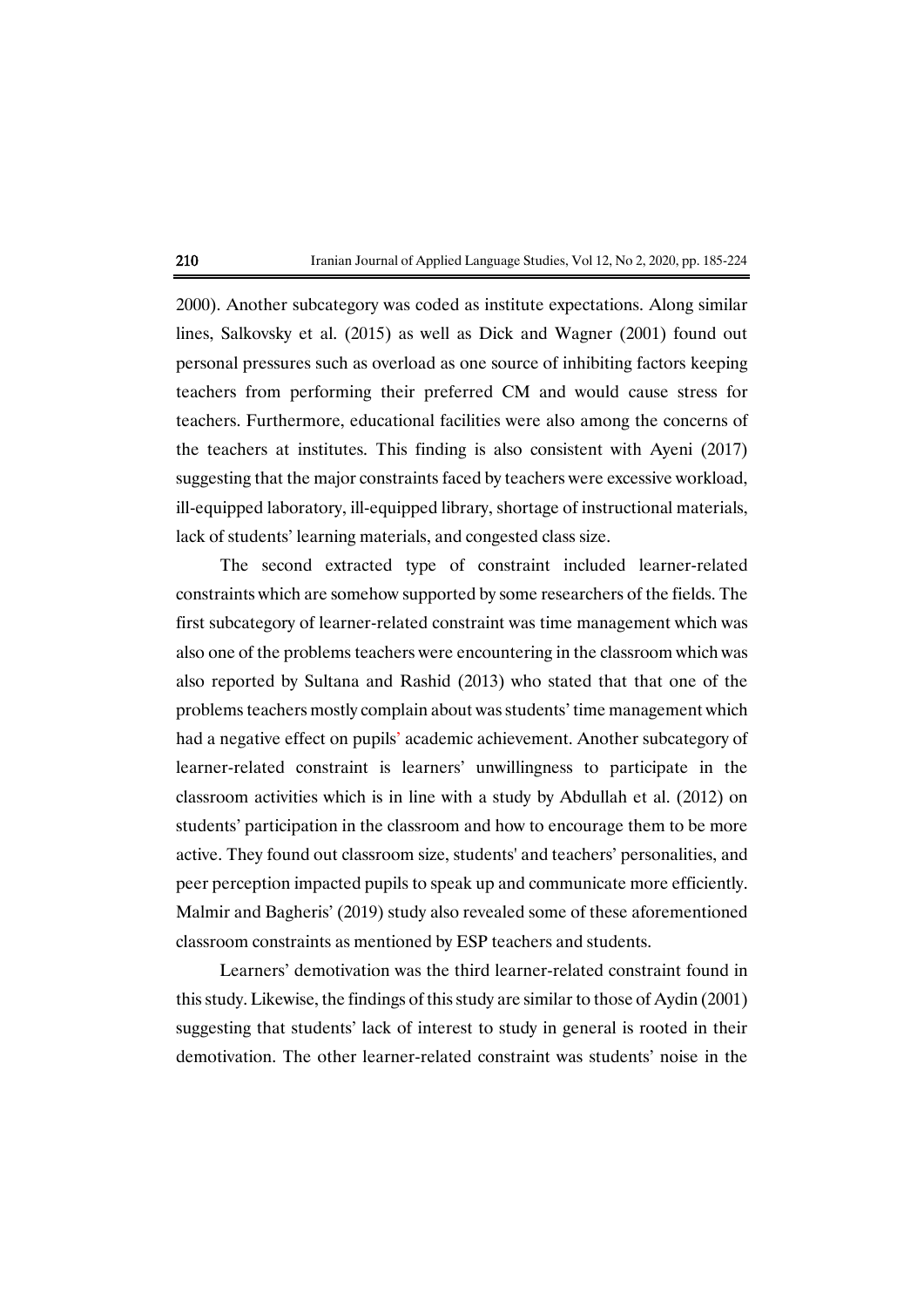

classroom. This finding confirms the findings of Gilavand and Jamshidnezhad (2015) who found out the noise in educational institutions negatively affect the learning as well as academic achievement of elementary school students in Ahvaz. Using mobile devices was another learner-related constraint that was found to be an impeding factor in the classroom.

However, Warschauer (2007) emphasized the facilitative potential of mobile technologies which impact subject content learning along with high-level skills such as communication, problem-solving, creativity. Besides that, some other scholars such as [Warschauer](https://www.sciencedirect.com/science/article/pii/S0360131515300804#bib93) et al. (2014) found mixed results. Moreover, stress and anxiety as other extracted subcategory of learner related constraints affect CM which is similar to the released report of the Organization for Economic Co-operation and Development (OECD) stating students' academic performance on subjects such as science, math, and reading can be influenced by anxiety about schoolwork (2015). Also, according to the World Health Organization (WHO) students will participate in education fully when they are healthy and secure emotionally (1996).

In addition, the use of L1 was another constraint. Debreli (2019) concluded the use of L1 as one of the important CM challenges. Despite its usefulness, teachers are mostly ashamed to permit the use of L1 in the class (Debreli, 2016). This emphasis on using L2 in the class as much as possible at the cost of their L1 comes from ACTFL's (the American Council on the Teaching of Foreign Languages) Guidelines (2010). However, to manage the classroom efficiently teachers sometimes turn to learners' L1, not to mention that they are still concerned about its usefulness (Littlewood & Yu, 2009). Furthermore, students' closeness was one extracted subtheme that distracted students and teachers. This finding echoes Trussell(2008) stating when teachers decide where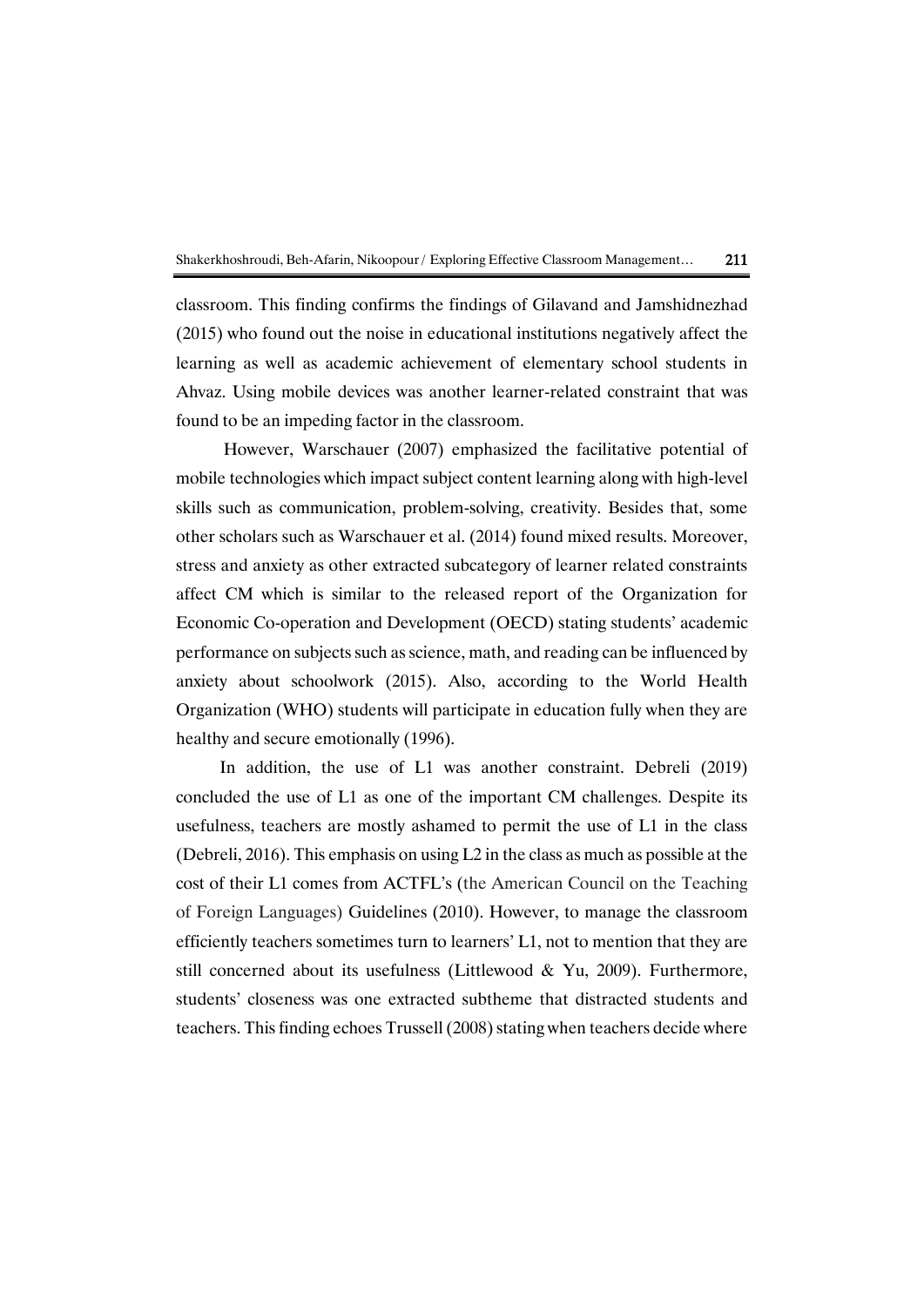to place students, it will stimulate their academic and social development and improves the teacher-learner relationship reduces distractions and aggression.

In addition, other studies highlighted factors such as students' lack of interest, laziness, noise, naughtiness, hyper activeness, inattention, talking without permission, etc. as distractors in the classroom which impede effective learning and CM (Sasidher et al., 2012; Merç, & Subaşı, 2015).

The third EFL CM constraint was coded as teacher-related consisting of three subthemes. The first subcategory is behavioral. According to Houghton et al. (1990) when teachers praise students at the individual levels, students' behavioral and educational performance will change positively. Besides, maintaining a positive relationship between teacher and students and improving improper behaviors will make students more attentive to classroom activities (Crowley, 1993).

Relatedly, the second sub-category is categorized as psychological which in turn falls into six parts. According to Locke (1969), job satisfaction refers to the joy one gets from class activities which in turn is a greater predictor of higher job performance level (Judge et al., 2001). On the other hand, low job satisfaction causes illness, absenteeism, and low morale which leads teachers to leave their professions [\(Ingersoll, 2001\)](https://www.sciencedirect.com/science/article/pii/S1041608016301455?via=sd#bb0115). The third sub-category of teacherrelated constraint was Emotion regulation which is used to describe a person's ability to effectively manage and respond to an emotional experience. That is teachers' confidence in communicating their positive emotions and decreasing their negative ones (Bandura et al., 2003). Turner et al. (2003), likewise, found out that experienced teachers mostly do their best to up-regulate their positive emotions and down-regulate the negativities in the classroom which are features of conducting a productive learning environment. However, teachers mostly are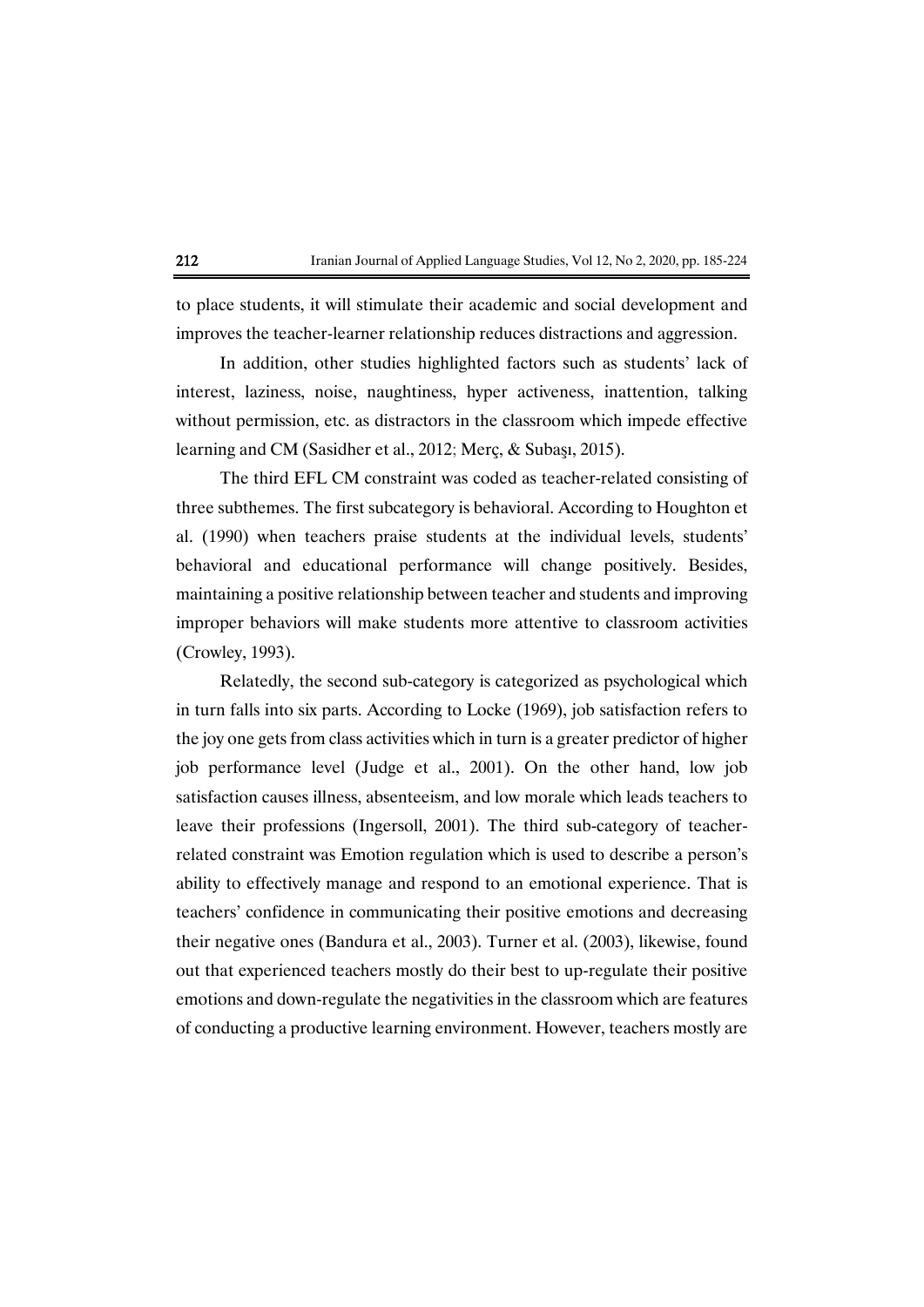concerned about controlling their negative emotions and the level of confidence is for the positive ones.

Another challenging factor that affects teachers' work in the class is their low level of efficacy. Henson (2001) referred to teacher efficacy as a factor related to positive teaching conduct and students' achievement compared to teachers' low level of self-efficacy. Similarly, to Anthony and Kritsonis (2007), classrooms led by more efficacious teachers are more organized, better planned, student-centered, and humanistic. Besides, teachers respect students' ideas. By contrast, teachers with low classroom management skills tend to have high rates of aggression (Shernoff & Kratochwill, 2007). Moreover, Woolfolk and Hoy (1990) related classroom management dissatisfaction to a low sense of efficacy generating stress for the teachers which in turn brings about teacher burnout (Kokkinos, 2007). Professional autonomy was the fifth extracted subtheme. Huang (2005) defined teacher autonomy as their ability to control their own teaching and learning. By the same token, Wermke et al. (2018) compared Swedish and German teachers in terms of decision-making and control in the classroom. German teachers are more in control in different areas of their work, as opposed to Swedish teachers who are more concerned about control and are restricted by school policies.

According to Zimmerman (2000), self-regulation refers to the state where learners are motivationally, metacognitively, and behaviorally involved in their learning process. Teachers' self-regulation is connected to the effective CM, discipline, and student relationships and it will maintain their professional performance. This one was one coded theme by the interviewees.

Randi (2004) contended that teachers who are regarded as highly selfregulated are efficient. They will take the proper actions to lead effective teaching and learning. Similarly, as Tschannen-Moran, and Woolfolk Hoy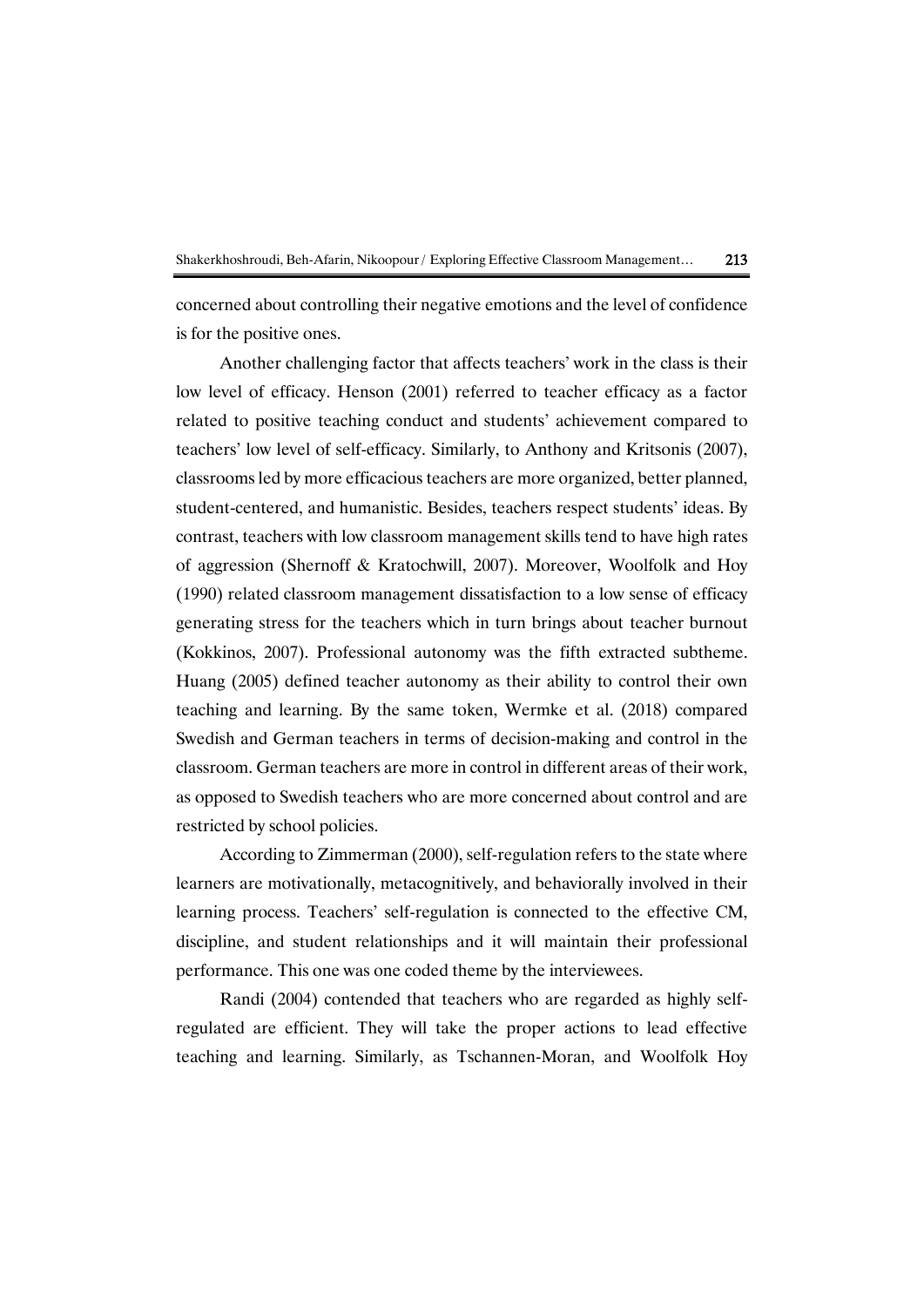(2001) believe teachers' self-confidence in their ability to perform teaching tasks successfully. Self-confidence was the eighth extracted subtheme of teacherrelated constraint. Also, they highlighted confident teachers' capabilities to experiment with new methodologies in the classrooms and to be flexible enough to accept new ideas.

The third subtheme of teacher-related constraint was coded as pedagogical which is subcategorized into five sections. To promote classroom management knowledge, teachers have to follow professional development programs combined with early college coursework (Pagano & Langley, 2011). Studies in several countries revealed that teachers are not mostly learned enough to develop and administer the results of various types of assessments (Bol et al., 1998; Wiggins, 1989).

As pointed out by Kayikci (2009), Teachers' CM skills could impact students' behavior in the classroom. In addition, in order to lessen students' challenges in the classroom, teachers have to communicate with their students to come to know about their characteristics. Also, they need to set clear rules and arrange the classroom environment properly to motivate learners. According to Cleaver (2014), when teachers adopt novel classroom technologies, they are encountered with a challenge called "double innovation." That is, firstly, instructors have to learn the technology and then apply it in their classroom.

The fourth found EFL CM constraint was social-cultural differences which is twofold. Howe (2005) stated that both parents and teachers have learners' interests in their hearts, however, how they can be of help might be different. Nevertheless, some scholars contended that parents' involvement even the educated ones might not bear fruitful all the time (Delgado-Gaitan, 2004; Feldman, 2003). Furthermore, Malik et al. (2011) expressed that teachers need to acquire some skills to deal with cultural diversity backgrounds. In so doing,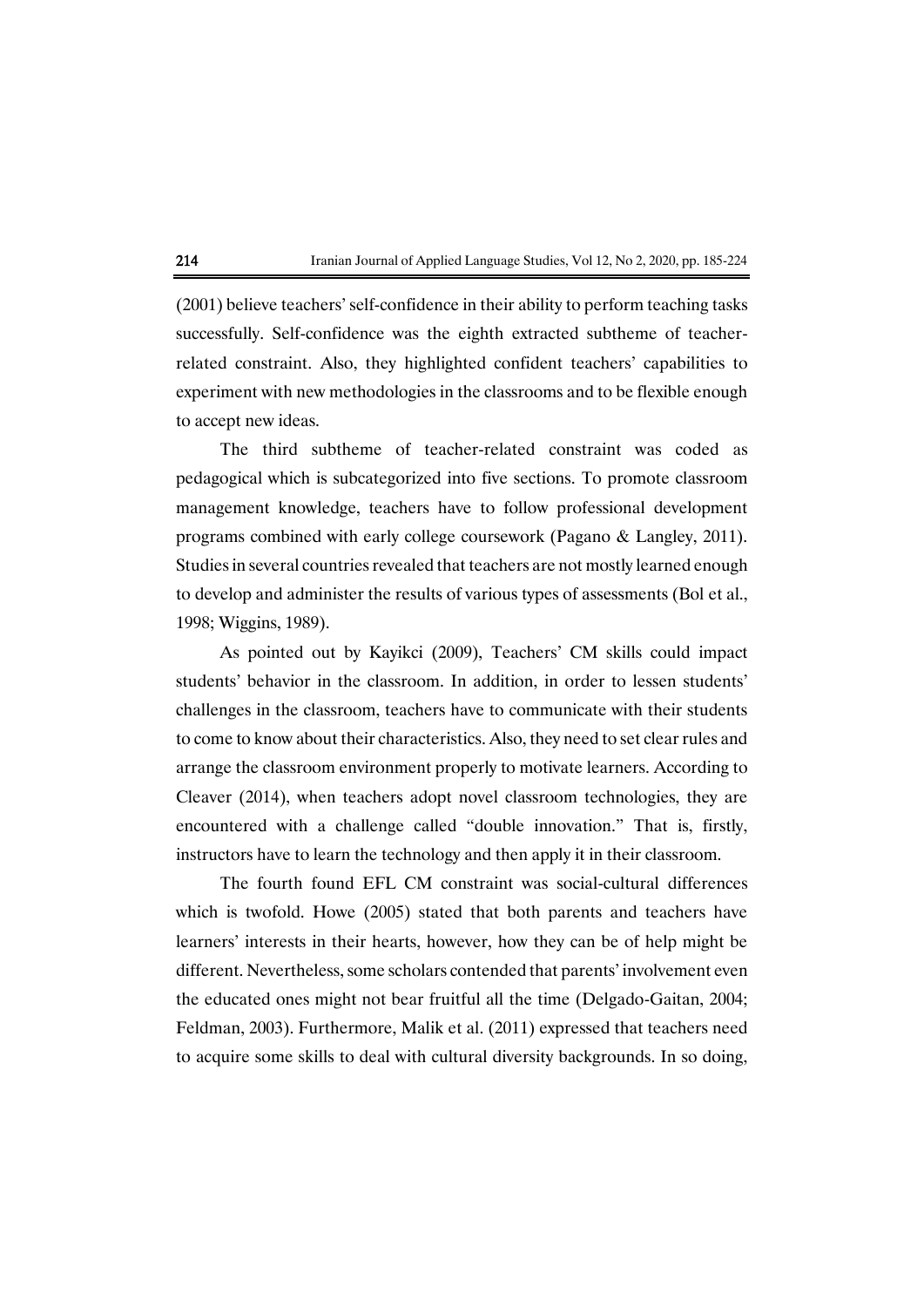schools and institutes have to implement special policies for all classrooms to follow.

# 6. Conclusion

In line with the findings, it can be concluded that teachers need to be aware of the main effective CM constraints so that they can use effective coping strategies to avoid the negative consequences associated with CM constraints. It can also be concluded that teacher trainers need to incorporate workshops on classroom management in their in-service and pre-service teacher training courses to make the student teachers and teachers well aware of the most effective CM strategies and help them how to avoid the consequences resulted from inappropriate CM strategies. As this study failed to address the interplay between teachers' gender, experience, and teaching certifications and their perceptions of CM constraints, the other researchers are suggested to carry out a larger-scale study to address the factors and variables which might somehow affect the teachers' perceptions about CM constraints.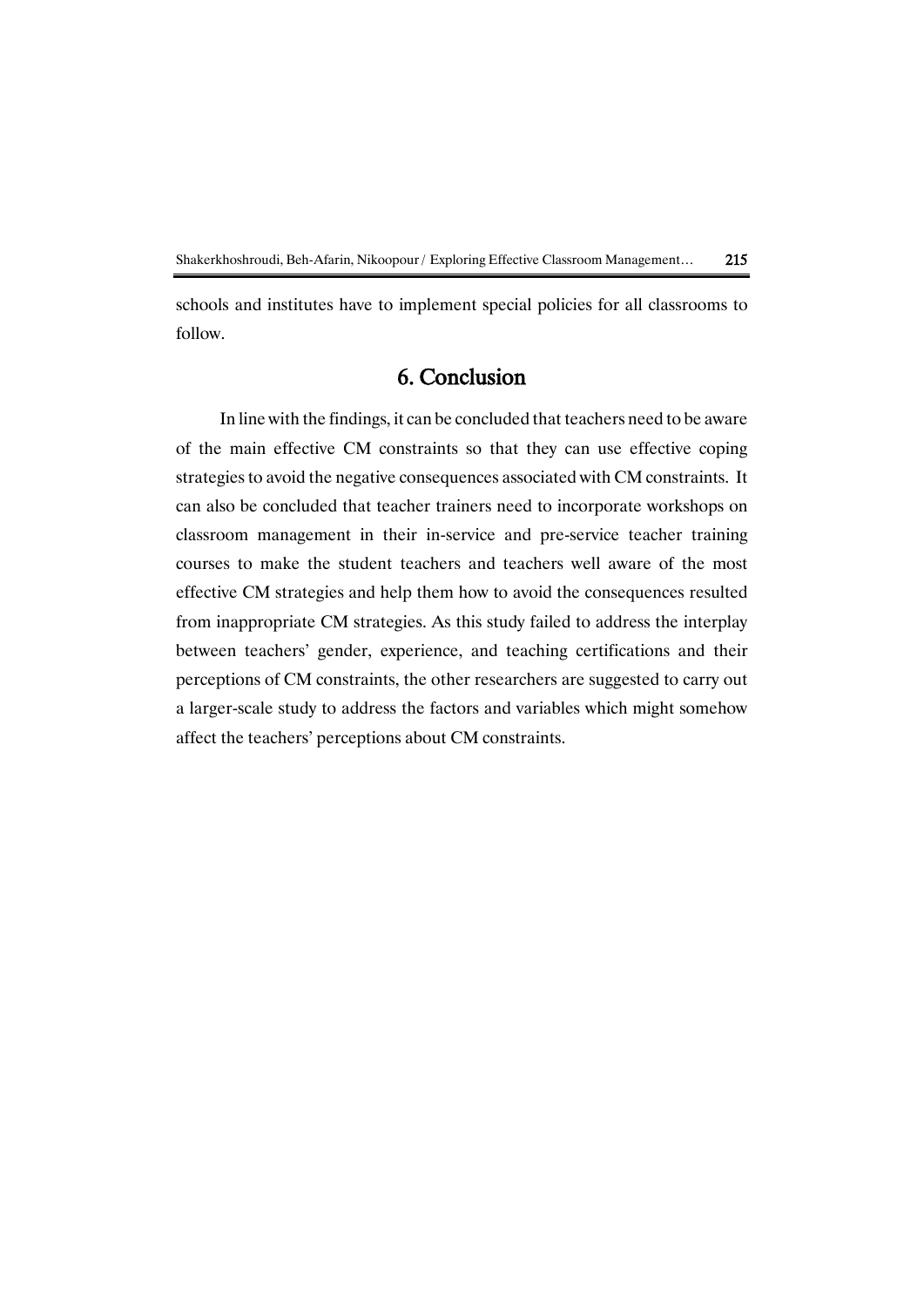# References

- Abdullah, M. Y., Bakar, N. R. A., & Mahbob, M. H. (2012). Student's participation in classroom: What motivates them to speak up?. Procedia Social and Behavioral Sciences, 51, 516–522.
- ACTFL. (2010). Use of the target language in the classroom. https://www.actfl.org/news/ position-statements
- Anthony, T., Kritsonis, W. (2007). A mixed-methods assessment of the effectiveness of strategic e-mentoring in improving theself–efficacy and persistence (or retention) of alternatively certified novice teachers within an inner-city school. District Doctoral Forum National Journal for Publishing and Monitoring Doctoral Student Research,  $4(1)$ , 1–8.
- Asiyai, R. (2011). Effective classroom management techniques for secondary schools. African Research Review, 5(1), 282–291.
- Aydın, B., & Bahçe, A. (2001). Cases from STs. Paper presented at the International ELT Conference-2001 on "Searching for Quality in ELT". Eastern Mediterranean University, Gazimagusa.
- Aydin, B. (2001). Konusma ve yazma derslerinde yabancı dil ogrenimindeki kaygi nedenleri (A study of sources of foreign language classroom anxiety in speaking and writing classes) [Unpublished Doctoral Dissertation]. Anadolu Universitesi, Eskisehir.
- Aydin, S. (2016). A qualitative research on foreign language teaching anxiety. The Qualitative Report, 21(4), 629–642.
- Ayeni, A. J. (2017). Teachers' classroom management and quality assurance of students' learning outcome in secondary schools in Ondo State, Nigeria. Journal of Social and Administrative Sciences, 4(2), 160–180.
- Bandura, A., Caprara, G. V., Barbaranelli, C., Gerbino, M., & Pastorelli, C. (2003). Role of affective self-regulatory efficacy in diverse spheres of psychosocial functioning. Child Development, 74(3), 769-782.
- Bauman, S., & Del Rio, A. (2006). Preservice teachers' responses to bullying scenarios: Comparing physical, verbal, and relational bullying. Journal of Educational Psychology, 98(1), 219–231.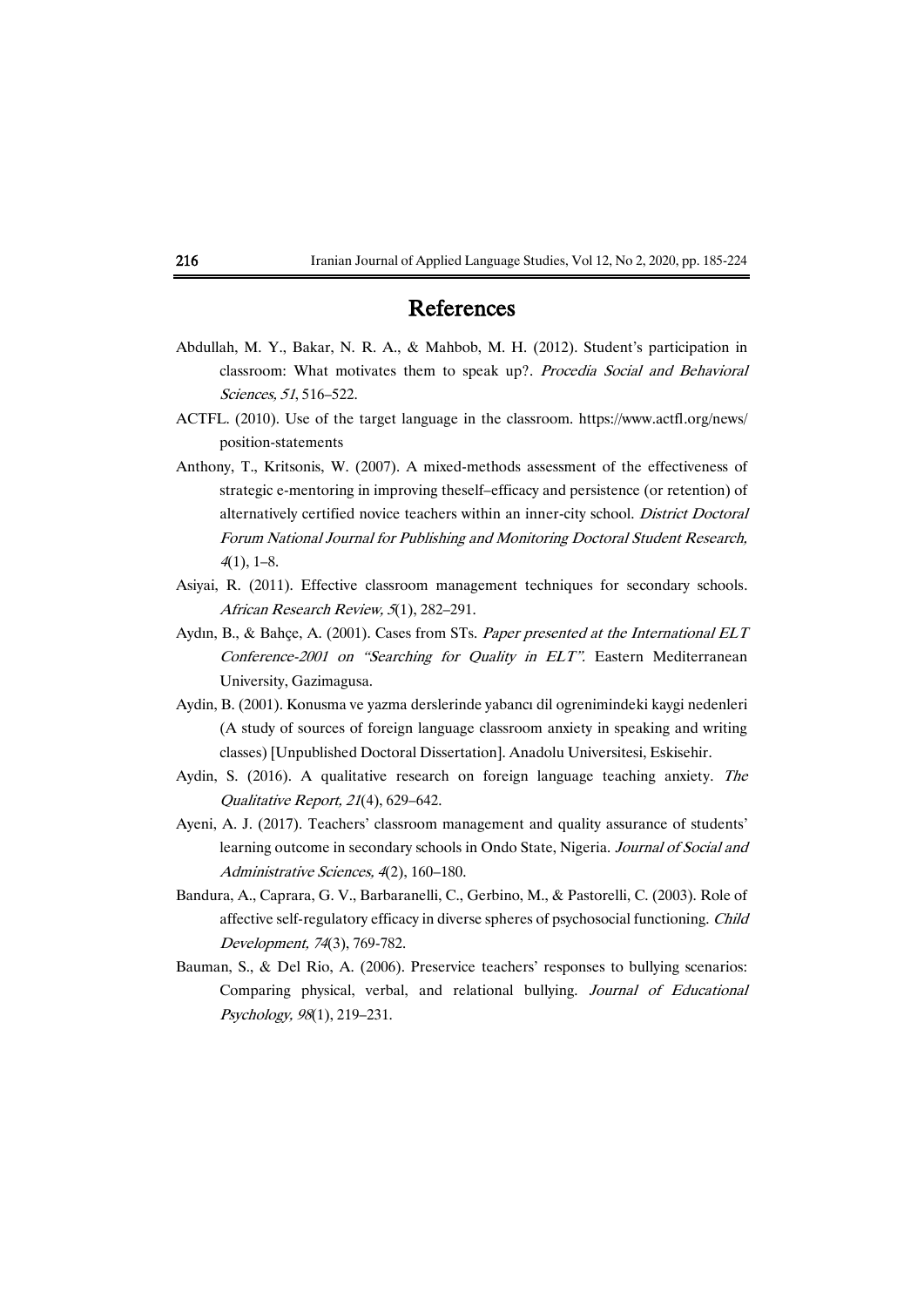- Berends, M. (2000). Teacher-reported effects of new American school designs: exploring relationships to teacher background and school context. Educational Evaluation and Policy Analysis, 22, 65–82.
- Bol, L., Stephenson, P. L., O'connell, A. A., & Nunnery, J. A. (1998). Influence of experience, grade level, and subject area on teachers' assessment practices. The Journal of Educational Research, 91(6), 323–330.
- Brophy, J. E. (2006). History of research in classroom management. In C. M. Evertson & C. S. Weinstein (Eds.), Handbook of Classroom Management: Research, practice, and contemporary issues (pp. 17–43.). Lawrence Erlbaum Associates, Inc.
- Brophy, J., & Evertson, C. (1976). *Learning from teaching: A developmental perspective.* Allyn & Bacon.
- Brown, D. (2007). Principles of language learning and teaching. Pearson Longman.
- Cleaver, S. (2014). Technology in the classroom: helpful or harmful?. http://www.education.com/magazine/article/effective-technology-teaching-child/.
- Cohen, L., Manion, L., & Morrison, K. (2011). Research methods in education (7th ed.). Routledge.
- Creswell, J. (2012). Educational research: Planning, conducting, and evaluating quantitative and qualitative research (4th ed.). Pearson.
- Creswell, J. (2013). Research design: Qualitative, quantitative, and mixed methods approaches (4th ed.). Sage.
- Creswell, J. W. (2009). Research design: Qualitative, quantitative, and mixed methods approaches (3rd ed.). Sage.
- Crowe, C. (2010). Teaching children with challenging behavior. Educational Leadership, 67, 65–67.
- Crowley, E. P. (1993). A qualitative analysis of mainstreamed behaviorally disordered aggressive adolescents' perceptions of helpful and unhelpful teacher attitudes and behaviors. Exceptionality, 4(3), 131–135.
- Datnow, A. (2000). Power and politics in the adoption of school reform models. *Educational* Evaluation and Policy Analysis, 22(4), 357–374.
- Debreli, E., & Ishanova, I. (2019). Foreign language classroom management: Types of student misbehaviour and strategies adapted by the teachers in handling disruptive behaviour. Cogent Education, 6. https://doi.org/10.1080/2331186X.2019.1648629.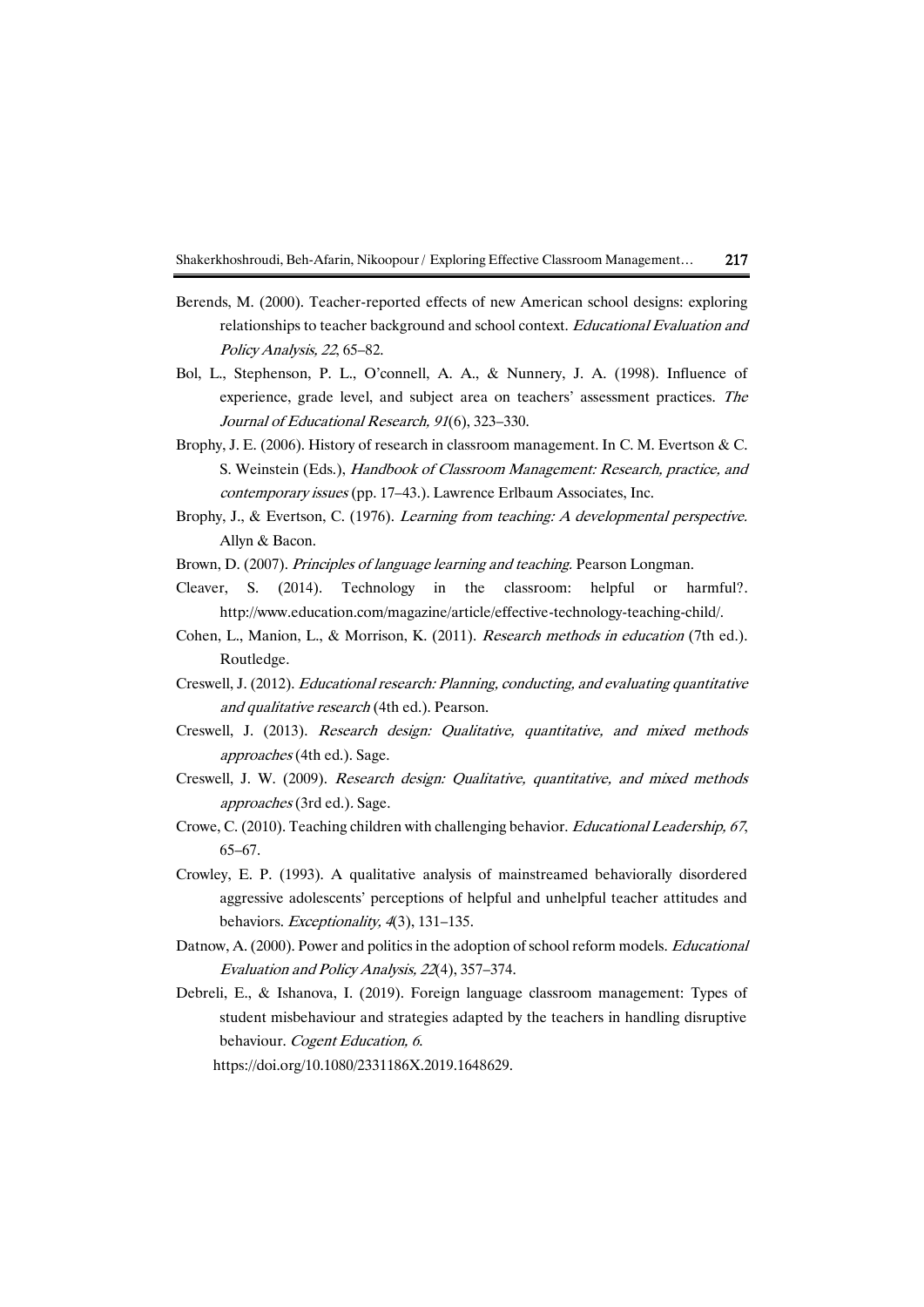| 218 |  |  |  |  |  | Iranian Journal of Applied Language Studies, Vol 12, No 2, 2020, pp. 185-224 |
|-----|--|--|--|--|--|------------------------------------------------------------------------------|
|-----|--|--|--|--|--|------------------------------------------------------------------------------|

- Debreli, E. (2016). Pre-service teachers' belief change and practical knowledge development during the course of practicum. Journal of Education and Training Studies, 4(7), 37– 46.
- Debreli, E. (2019). Teacher shadowing as an empowering technique for EFL student teacher practical knowledge development: Insights from three-week shadowing programmes. Asia-Pacific Journal of Teacher Education, 47(4), 432–452.
- Delgado-Gaitan, C. (2004). Involving Latino families in schools: Raising student achievement through. Corwin.
- Dias-Lacy, S. M., & Guirguis, R. V. (2017). Challenges for new teachers and ways of coping with them. Journal of Education and Learning, 6(3), 265–272.
- Dick, R. V., & Wagner, U. (2001). Stress and strain in teaching: A structural equation approach. British Journal of Educational Psychology, 71, 243–259.
- Evertson, C. M., Emmer, E. T., Sanford, J. P., & Clements, B. S. (1983). Improving classroom management: An experiment in elementary school classrooms. The Elementary School Journal, 84(2), 173–188.
- Evertson, C. M., & Weinstein, C. S. (2006). Handbook of classroom management: Research, practice, and contemporary issues. Lawrence Erlbaum Associates Publishers.
- Evertson, C. M., Emmer, E. T., & Worsham, M. E. (2006). Classroom management for elementary teachers. Pearson/A and B.
- Feldman, S. (2003). Values, ideology, and the structure of political attitudes. In L. H. D. O. Sears (Ed.), Handbook of political psychology (pp. 477–508). Oxford University Press.
- Gilavand, A., & Jamshidnezhad A. (2016). The effect of noise in educational institutions on learning and academic achievement of elementary students in Ahvaz, south west of Iran. International Journal of Pediatrics, 4(3), 1453–63
- Guardino, C., & Fullerton E. K. (2010). Changing behaviors by changing the environment: A case study of an inclusion classroom. Teaching Exceptional Children, 42, 8–13.
- Guba, E. G. (1981). Criteria for assessing the trustworthiness of naturalistic inquiries. Educational Communication and Technology Journal, 29(2), 75-91.
- Henson, R. K. (2001). Understanding internal consistency reliability estimates: A conceptual primer on coefficient alpha. Measurement and Evaluation in Counseling and Development, 34(3), 177–189.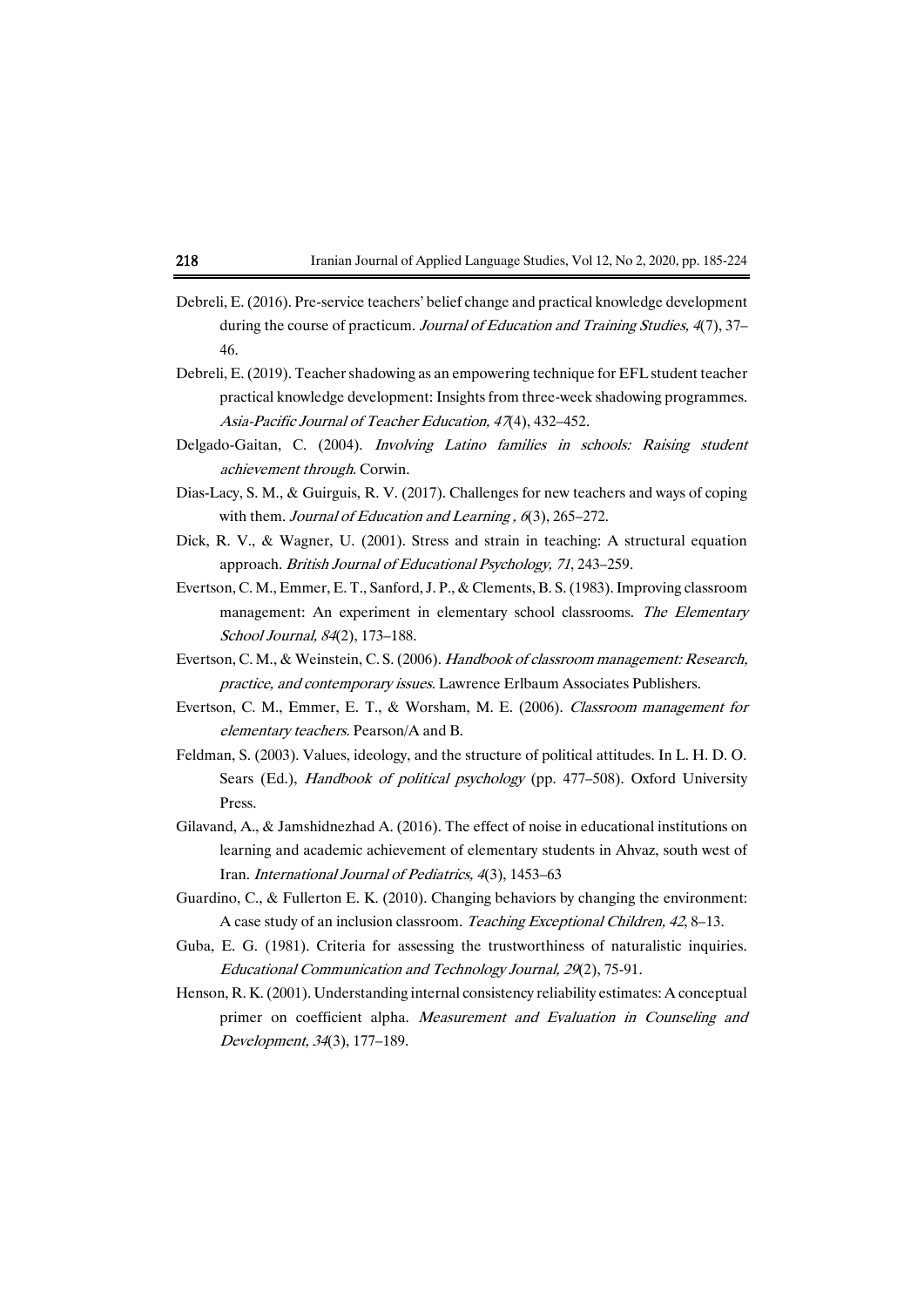- Houghton, S., Wheldall, K., Jude, R., & Sharp, A. (1990). The effects of limited private reprimands and increased private praise on classroom behavior in four British Secondary school classes. *British Journal of Educational Psychology*, 60(3), 255–265.
- Howe, D. (2005). Child abuse and neglect: Attachment, development and intervention. Macmillan Education.
- Huang, J. (2005). Metacognition training in the Chinese university Classroom: An action research study. Educational Action Research, 13(3), 413–434.
- Ingersoll, R. M. (1996). Teachers' decision-making power and school conflict. Sociology of Education, 69(2), 159–176.
- Ingersoll, R. M. (2001). Teacher turnover and teacher shortages: An organizational analysis. American Educational Research Journal, 37(3), 499–534.
- Jones, V. F., Jones, L. S. (2012). Comprehensive classroom management, creating communities of support and solving problems (10th ed.). Pearson.
- Judge, T. A., Thoresen, C. J., Bono, J. E., & Patton, G. K. (2001). The job satisfaction–job performance relationship: A qualitative and quantitative review. Psychological Bulletin, 127(3), 376–407.
- Kapur, R. (2018). Impact of classroom management on students behaviour. https://www.researchgate.net.
- Kayıkçı, K. (2009). The effect of classroom management skills of elementary school teachers on undesirable discipline behavior of students. Procedia Social and Behavioral Sciences, 1, 1215–1225.
- Khan, P., & Iqbal, M. (2012). Overcrowded classroom: A serious problem for teachers. University of Science and Information Technology, 49, 10162–
- Kohut, S., Jr., & Range, D. G. (1986). Classroom discipline: Case studies and viewpoints. National Education Association.
- Kokkinos, C. M. (2007). Job stressors, personality and burnout in primary school teachers. British Journal of Educational Psychology teachers., 77(1), 229–243.
- Lakshmi, V. (2010). Classroom management in integrated school setup. International Journal of Education Science, 2(2), 95–102.
- Lewis, R. (2001). Classroom discipline and student responsibility: The students' view. Teaching and Teacher Education, 17, 307–319.
- Lewis, R., & Burman, E. (2008). Providing for student voice in classroom management: Teachers' views. International Journal of Inclusive Education, 12(2), 151–167.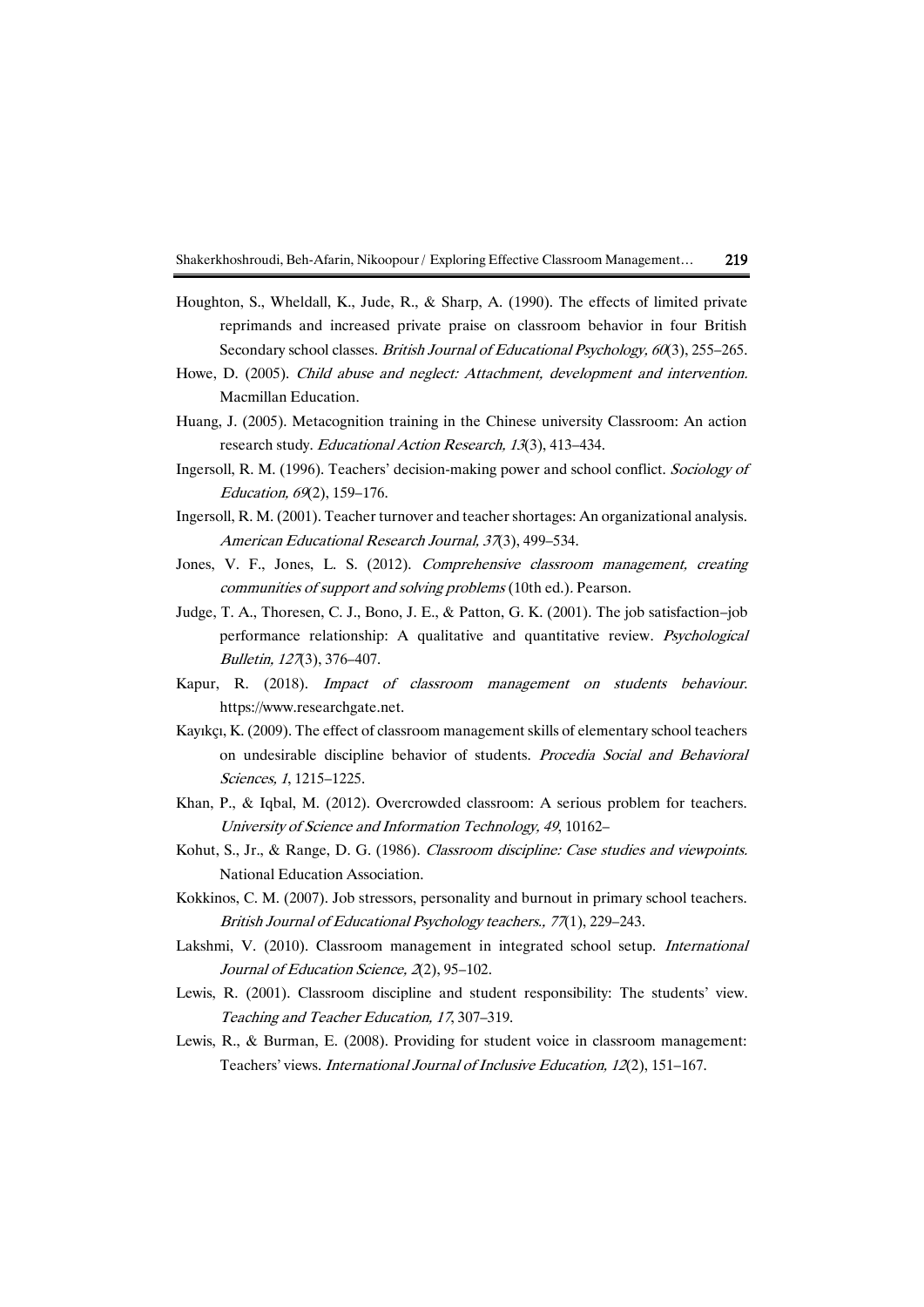- Lewis, R., Roache, J., & Romi, S. (2011). Coping styles as mediators of classroom management techniques. Research in Education, 85, 53-68.
- Lewis, R., Romi, S., Qui, X., & Katz, Y. (2005). Teachers' classroom management and student misbehavior in Australia, China and Israel. Teaching and Teacher Education, <sup>21</sup>, 729–741.
- Linse, C., & Nunan, D. (2005). Practical English language teaching. McGraw-Hill.
- Littlewood, W., & Yu, B. (2009). First language and target language in the foreign language classroom. Language Teaching, 44(1), 64-77.
- Malik, S. K., Rehman, S., & Chaudhari, A. (2011). Teaching in multicultural classroomassessing current programs of teachers' training in Pakistan. International Journal of Education and Development, 1(1), 32–52.
- Malmir, A., & Bagheri, M. (2019). Instructors and learners' attitudes about English for science and technology: Learning and target needs of mechanical engineering students. Iranian Journal of English for Academic Purposes (IJEAP), 8(1), 17-34.
- Marashi, H., & Assgar, F. (2019). EFL teachers' effective management and learners' anxiety and learning strategies. Iranian Journal of Language Teaching Research, 7(2), 65-82.
- Marzano, R. (2011). Classroom management: Whose job is it?. *Educational Leadership*, <sup>69</sup>(2), 85-86.
- Marzano, R. J., Marzano, J. S., & Pickering, D. J. (2003). Classroom management that works. VA: Association for Supervision and Curriculum Development.
- Mastrilli, T., & Sardo-Brown, D. (2002). Novice teachers' cases: A vehicle for reflective. A vehicle for reflective practice. Education, 123(1), 56.
- McCormack, A. (1994). The implementation of a classroom management system by preservice physical education teachers: The effect of the practicum [Unpublished Master's thesis]. The University of Newcastle, NSW, Australia.
- Merriam, S. B., & Tisdell, E. J. (2016). Qualitative research: A guide to design and implementation (4th ed.). Jossey Bass.
- Miri, M., Alibakhshi, G., & Mostafaei-Alaei, M. (2017). Reshaping teacher cognition about L1 use through critical ELT teacher education. Critical Inquiry in Language Studies, <sup>14</sup>(1), 58–98.
- Moustakas, C. E. (1994). Phenomenological research methods. Sage Publications, Inc.
- OECD. (2015). The ABC of gender equality in education: Aaptitude, behaviour, confidence. OECD Publishing.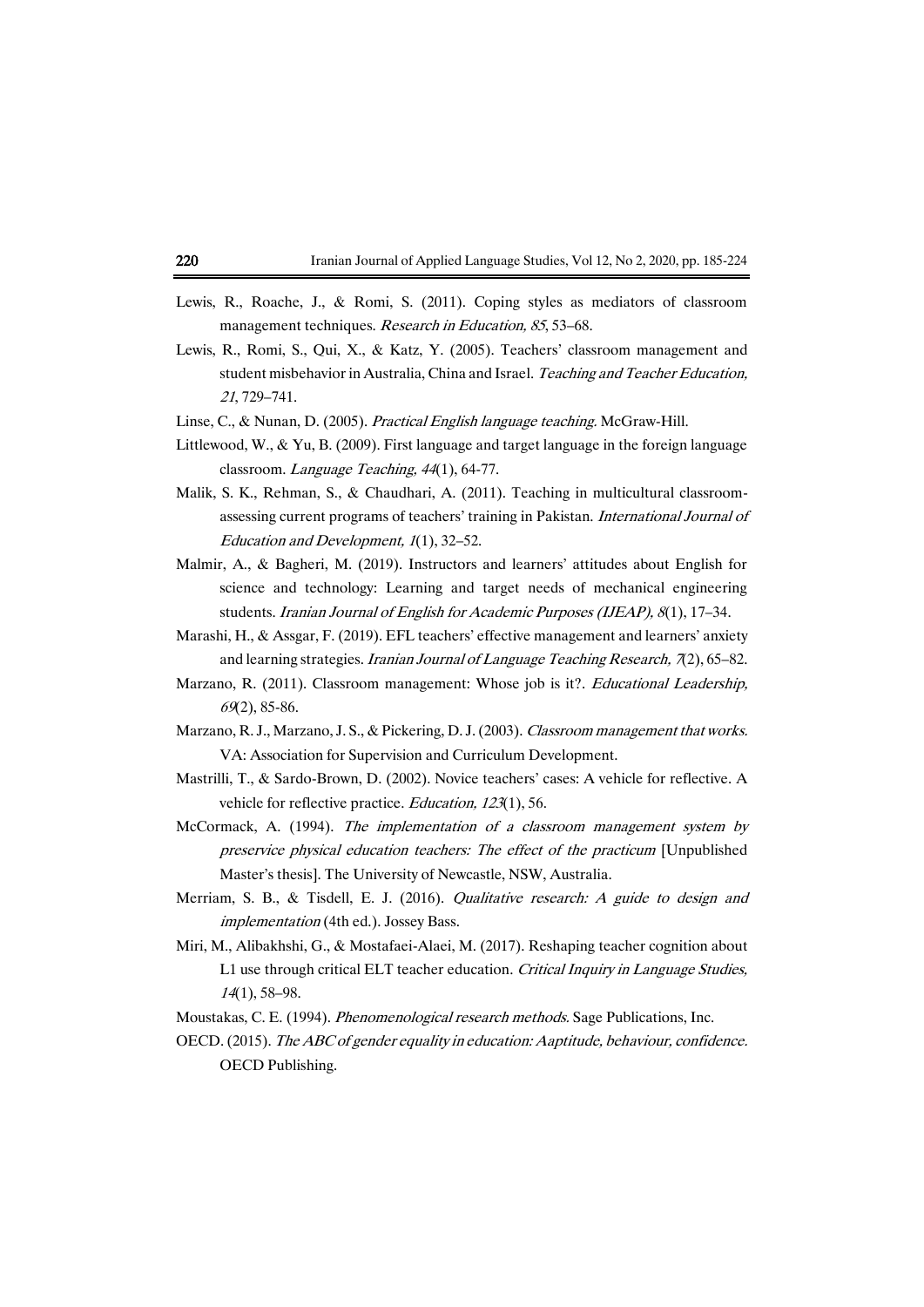- Oliver, R. M., Wehby, J. H., & Nelson, J. R. (2015). Helping teachers maintain classroom management practices using a self-monitoring checklist. Teaching and Teacher Education, 51, 113–120.
- Pagano, K., & Langley, D. J. (2011). Teacher perspectives on the role of exercise as a management tool in physical education. Journal of Teaching in Physical Education, <sup>21</sup>, 57–74.
- Pianta, R. C. (2006). Classroom management and relationships between children and teachers: Implications for research and practice. In C. M. (Eds.), Handbook of classroom management: Research, practice, and contemporary issues (pp. 685–709). Lawrence Erlbaum Associates Publishers.
- Qinglan, L., Junyan, W., & Shongshan, H. (2010). Effective classroom management in young learners English teaching.

http://www.celea.org.cn/pastversion/lw/pdf/liqinglan.pdf.

- Randi, J. (2004). Teachers as self-regulated learners. Teacher College Record, 106(9), 1825– 1853.
- Rogers, B. (2015). Classroom behaviour: A practical guide to effective teaching, behaviour management and colleague support. Sage.
- Salehizadeh, S., Shabani, M., & Malmir, A. (2020). Professionalism: The perceptions of Iranian English teachers of competence and performance in language teaching. Iranian Journal of English for Academic Purposes, 9(1), 1–14.
- Salkovsky, M. , Romi, S. , & Lewis R. (2015). Teachers' coping styles and factors inhibiting teachers' preferred classroom management practice. Teaching and teacher Education, 48(1), 56–65.
- Sasidher, K., Vanaja, S., & Parimalavenu, V. (2012). Effective strategies for classroom management in ELT. Scholarly Research Journal for Interdisciplinary Studies, 1(3), 421–428.
- Sezer, S. (2017). Novice teachers' opinions on students' disruptive behaviours: A case study. Eurasian Journal of Educational Research, 17(69), 199–219.
- Shernoff, E. S., & Kratochwill, T. R. (2007). Transporting an evidence-based classroom management program for preschoolers with disruptive behavior problems to an analysis of implementation, outcomes, and contextual variables. School Psychology Quarterly, 22(4), 449–472.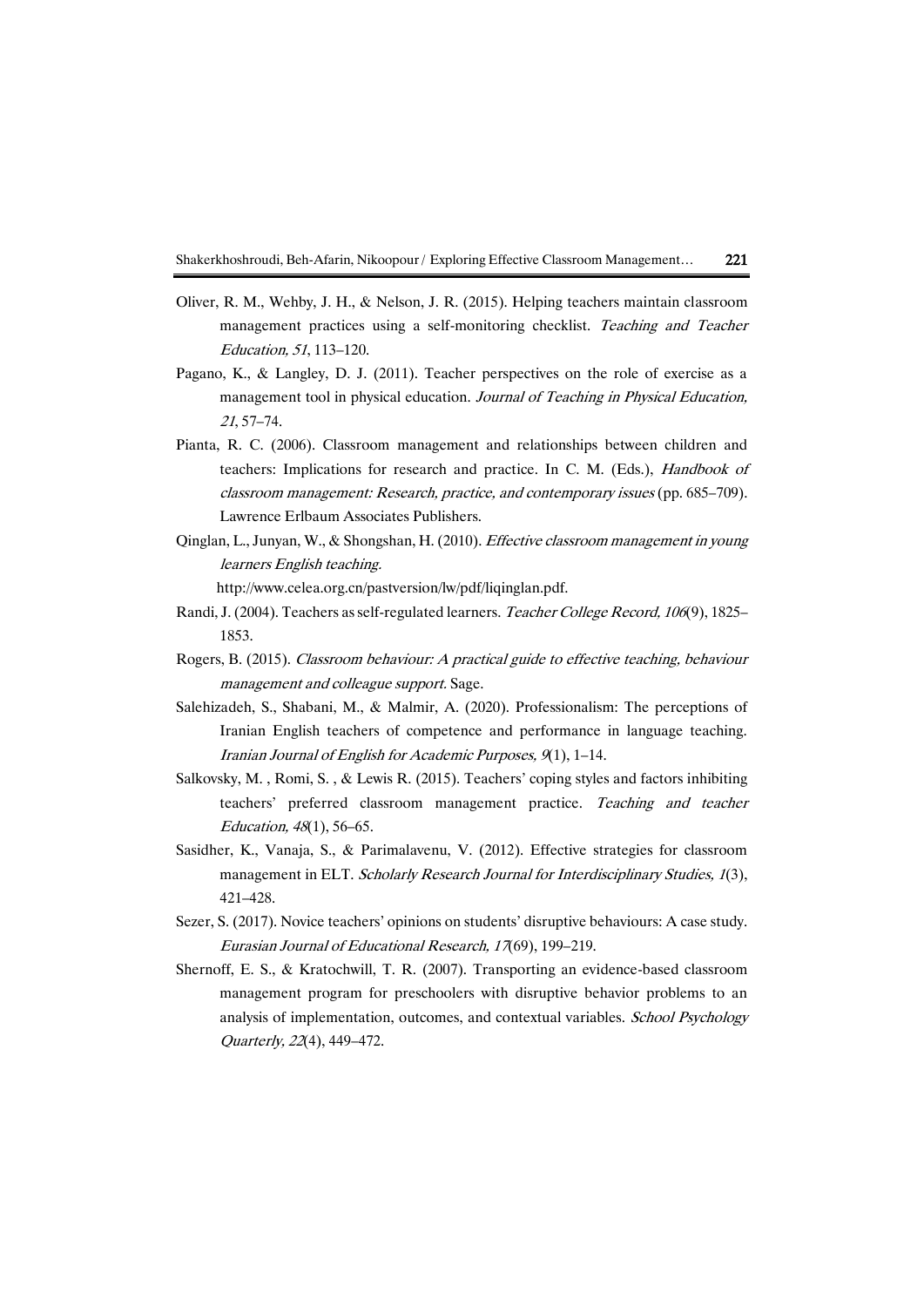- Stough, L. M., Montague, M. L, Landmark, L. M., & Williams-Diehm, K. L. (2015). Persistent classroom management training needs of experienced teachers. Journal of the Scholarship of Teaching and Learning, 15(5), 36–48.
- Strauss, A., & Corbin, J. (1998). Basics of qualitative research: Techniques and procedures for developing grounded theory (2nd ed.). Sage.
- Sultana, A. M., & Rashid, S. N. B. (2013). A study on time management and punctuality issues among students at secondary school, Kedah. American Journal of Economics, <sup>3</sup>(5), 52–56.
- Trussell, R. P. (2008). Classroom universals to prevent problem behaviors. Intervention in School and Clinic, 43, 179–185.
- Tschannen-Moran, M., & Woolfolk Hoy, A. (2001). Teacher Efficacy: Capturing an Elusive Construct. Teaching and Teacher Education, 17(6), 783–805.
- Turner, J.C., Meyer, D. K., & Schweinle, A. (2003). The importance of emotion in theories of motivation: Empirical, methodological, and theoretical considerations from a goal theory perspective. International Journal of Educational Research, 39(4-5), 375–393.
- Uysal, H., Urcak, F., Tepetas, G., & Akman, B. (2014). Preschool education and primary school pre-service teachers' perceptions about classroom management. International Journal of Instruction, 7(2), 165-180.
- Victor, K. R. (2005). Identifying effective behaviour management in the early childhood classroom [Unpublished Master Thesis]. Cedarville University.
- Warschauer, M. (2007). The paradoxical future of digital learning. Learning Inquiry, 1(1), 41–49.
- Warschauer, M., Zheng, B., Niiya, M., Cotten, S., & Farkas, G. (2014). Balancing the oneto-one equation: Equity and access in three laptop programs. Equity  $\&$  Excellence in Education, 47(1), 46–62.
- Wiggins, G. (1989). A true test. Phi Delta Kappan, 70(9), 703–713.
- Wolfgang, C. H. (2005). Solving discipline problems: Strategies for classroom teachers. Ally and Bacon.
- Woolfolk Hoy, A. E., & Weinstein, C. S. (2006). Student and teacher perspectives in classroom management. In C. M. Evertson (Ed.), Handbook of classroom Management: Research, practice, and contemporary issues (pp. 685–709). Lawrence Erlbaum Associates.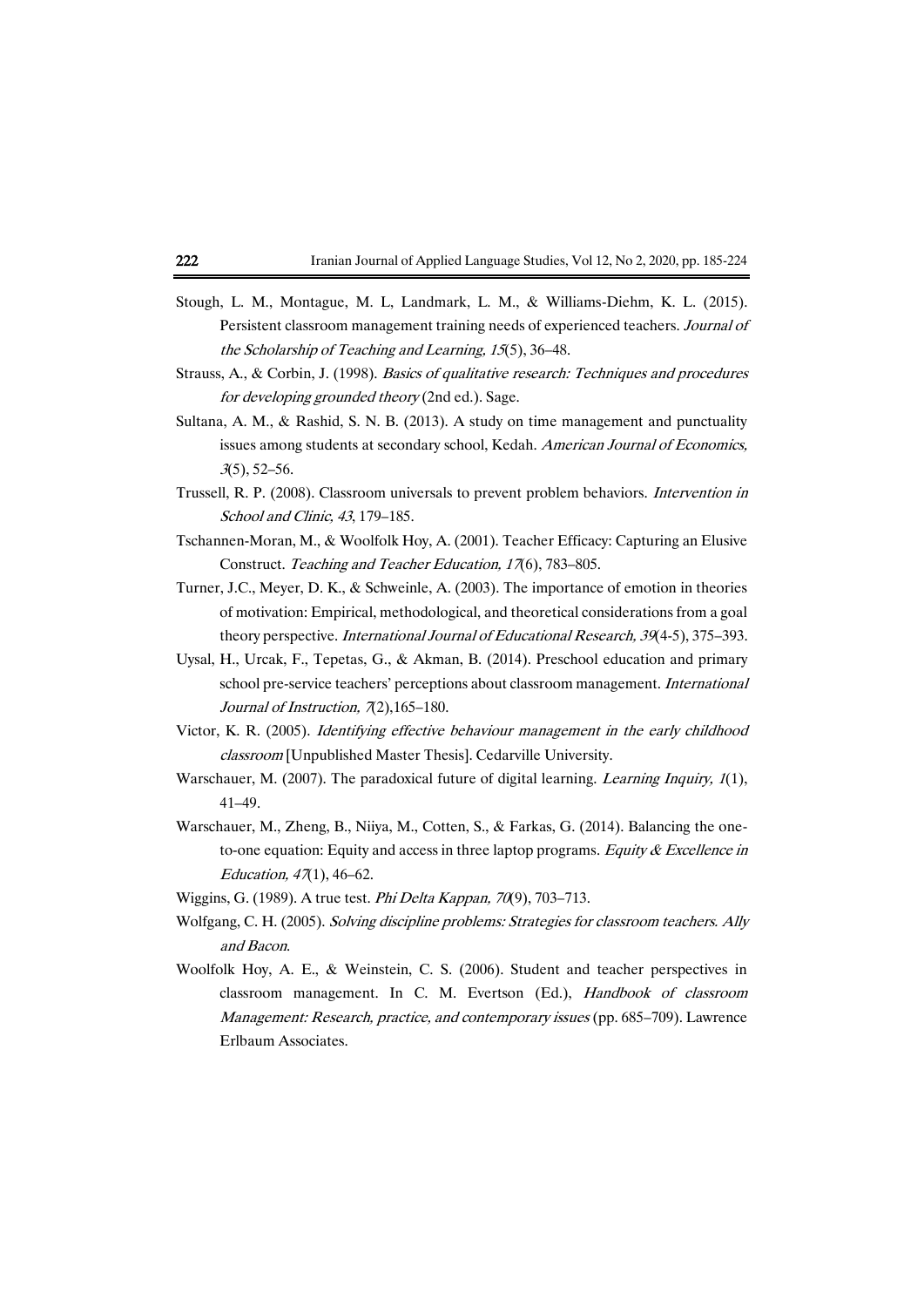Woolfolk, A. E., & Hoy, W. K. (1990). Prospective teachers' sense of efficacy and beliefs about control. Journal of Educational Psychology, 82(1), 81–91.

Zimmerman, B. J. (2000). Attaining self-regulation: A social cognitive perspective. In P. R. M. Boekaerts (Ed.), Handbook of self-regulation (pp.13–39). Academic Press.

## Appendix A

### Interview Protocol

- 1. Have you ever encountered problemsin the classrooms which disrupted your class order?
- 2. How do students challenge their teachers? How about your students?
- 3. Does students' distrust on their teachers cause challenges for the teachers?
- 4. Do students' expectations from their teachers and lack of their materialization cause challenges in the classroom?
- 5. Do textbooks and materials used in the classroom cause dissatisfaction from students' side and lead to challenges?
- 6. Does dissatisfaction from educational system affect students' proficiency who are better than their peers in terms of their language skills?
- 7. Do institute rules and arrangements such as books, supervisor's expectations, order, etc. affect what you have in your mind?
- 8. Does assigned syllabus cause challenge?
- 9. Are parents' expectations influential in teachers' classroom management and what are the potential challenges?
- 10. Does teachers and students' motivations affect what teachers have in their minds to implement in their classes?
- 11. Does the physical condition of the institute such as facilities, size, etc. affect teachers' work in the class?
- 12. Is supervisor's role supportive or unsupportive? If the supervisor supports you, will you be able to practice what you have in mind in the classroom?
- 13. Does the support or lack of support of the colleagues affect your performance in the classroom?
- 14. Is there any contradiction between your philosophy of teaching and the ruling educational philosophy in institutes? If so, what are the consequences?